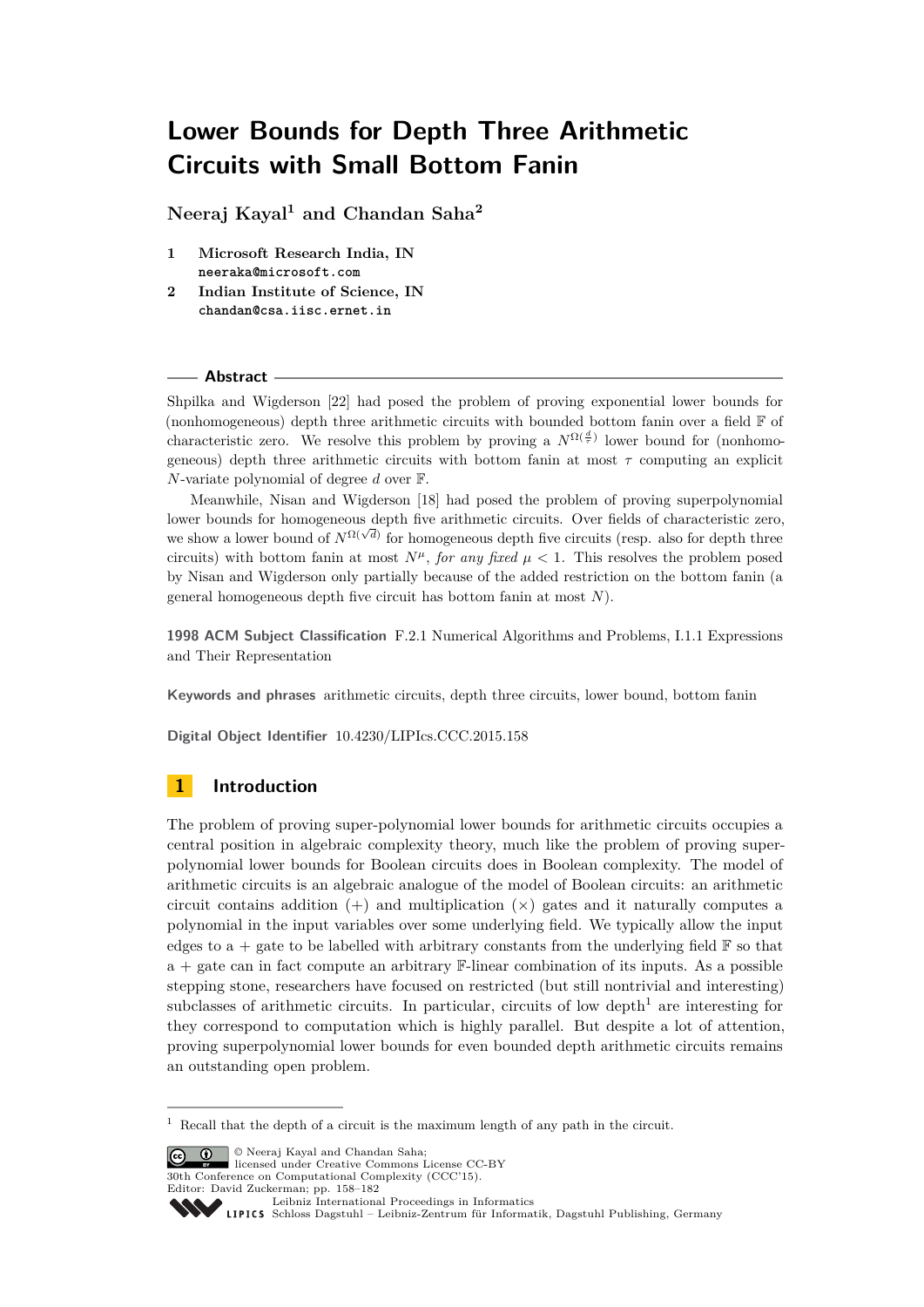Notation for low depth circuits. Bounded depth arithmetic circuits<sup>[2](#page-1-0)</sup> consist of alternating layers of addition and multiplication gates. We will denote an arithmetic circuit of depth  $\Delta$ by a sequence of  $\Delta$  symbols wherein each symbol (either  $\Sigma$  or  $\Pi$ ) denotes the nature of the gates at the corresponding layer and the leftmost symbol indicates the nature of the gates at the output layer. For example, a  $\Sigma\Pi\Sigma$  circuit with input  $\mathbf{x} = (x_1, x_2, \dots, x_n)$  computes a polynomial in the following manner:

$$
C(\mathbf{x}) = \sum_{i} \prod_{j} \left( a_{ij0} + \sum_{k=1}^{n} a_{ijk} x_k \right), \quad \text{where each } a_{ijk} \in \mathbb{F}.
$$
 (1)

In dealing with circuits it is useful to keep track of the fanin to various gates. Towards this end, we extend the above notation and allow integer superscripts on the gate symbols (i.e.  $\Sigma$ or Π symbols) which denotes an upper bound on the fanin of any gate in the corresponding layer<sup>[3](#page-1-1)</sup>. So for example a  $\Sigma^{[s]}\Pi^{[e]}\Sigma^{[\tau]}$  circuit computes a polynomial of the form:

$$
C(\mathbf{x}) = \sum_{i \leq s} \prod_{j \leq e} \left( \sum_{k \leq \tau} a_{ijk} \cdot y_{ijk} \right) \text{ where each } a_{ijk} \in \mathbb{F} \text{ and } y_{ijk} \in \mathbf{x} \cup \{1\}.
$$

while a  $\Sigma\Pi^{[a]}\Sigma\Pi^{[b]}$  circuit computes a polynomial in the following manner:

$$
C(\mathbf{x}) = \sum_{i} \prod_{j \leq a} Q_{ij}(\mathbf{x}) \text{ where } \deg Q_{ij} \leq b \text{ for all } i \text{ and } j.
$$

**Depth Three Circuits.** Being the shallowest nontrivial subclass of arithmetic circuits, depth three arithmetic circuits, also denoted as  $\Sigma\Pi\Sigma$  circuits<sup>[4](#page-1-2)</sup> have been intensely investigated.  $\Sigma\Pi\Sigma$ circuits (more specifically tensors) arise naturally in the investigation of the complexity of polynomial multiplication and matrix multiplication<sup>[5](#page-1-3)</sup>. Moreover, the optimal formula/circuit for some well known families of polynomials are in fact depth three circuits. In particular, the best known circuit for computing the permanent  $\text{Perm}_d$  is known as Ryser's formula [\[19\]](#page-15-2) which is a (homogeneous<sup>[6](#page-1-4)</sup>) depth three circuit of size  $O(d^2 \cdot 2^d)$ . Recently it was shown [\[7\]](#page-15-3) that (nonhomogeneous) ΣΠΣ circuits are surprisingly powerful – any polynomial *f* of *small* circuit complexity can also be computed by a (nonhomogeneous) ΣΠΣ circuit which

$$
M_n = \sum_{i \in [n]} \sum_{j \in [n]} \sum_{k \in [n]} x_{ij} \cdot y_{jk} \cdot z_{ki}
$$

can be computed by a  $\Sigma\Pi\Sigma$  circuit where the top fanin *s* is at most  $\tilde{O}(n^{\omega})$ .

<span id="page-1-0"></span><sup>2</sup> Throughout the rest of this paper, we shall deal with bounded depth circuits – indeed of depth at most 5. In this context, we will often use the words formulas and circuits interchangeably, as depth-∆ circuits can be converted to depth- $\Delta$  formulas with only a polynomial blow-up in size.

<span id="page-1-1"></span><sup>3</sup> If there is no superscript on the symbol for a layer, then the fanin at that layer is allowed to be arbitrary.

<span id="page-1-2"></span><sup>4</sup> Depth three circuits with a product gate at the output, i.e. ΠΣΠ-circuits, are uninteresting from the perspective of proving lower bounds for they cannot even compute irreducible polynomials of degree more than 1 (regardless of size).

<span id="page-1-3"></span><sup>&</sup>lt;sup>5</sup> For example it can be shown that the product of two  $n \times n$  matrices can be computed with  $\tilde{O}(n^{\omega})$ arithmetic operations if and only if the polynomial

<span id="page-1-4"></span><sup>6</sup> Recall that a multivariate polynomial is said to be homogeneous if all its monomials have the same total degree. An arithmetic circuit is said to be *homogeneous* if the polynomial computed at every internal node of the circuit is a homogeneous polynomial. It is a folklore result (cf. the survey by Shpilka and Yehudayoff [\[24\]](#page-15-4)) that as far as computation by polynomial-sized arithmetic circuits of unbounded depth is concerned one can assume without loss of generality that the circuit is homogeneous. Specifically, if a homogeneous polynomial *f* of degree *d* can be computed by an (unbounded depth) arithmetic circuit of size *s*, then it can also be computed by a *homogeneous* circuit of size  $O(d^2 \cdot s)$ .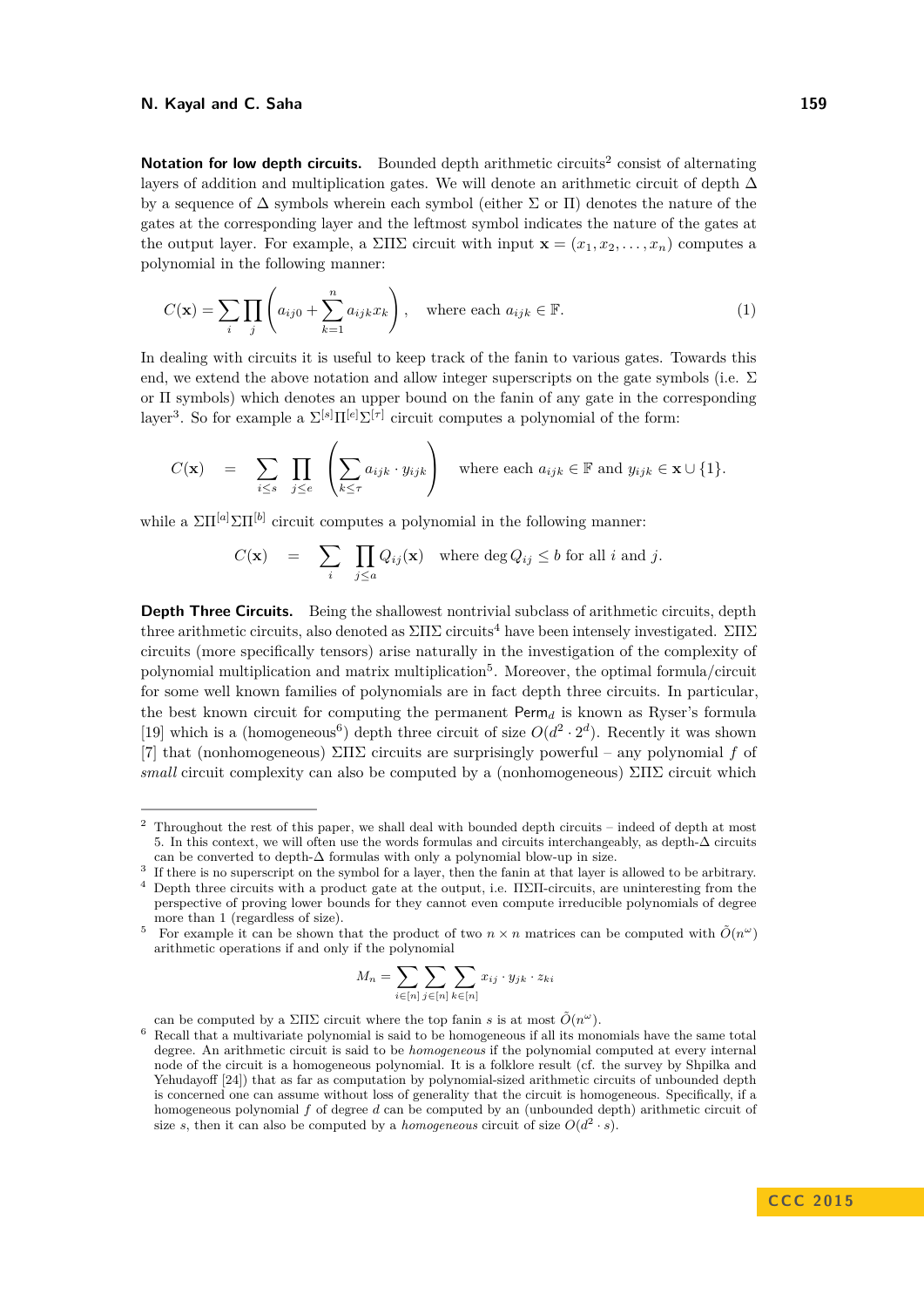is *not too large*. Specifically<sup>[7](#page-2-0)</sup>, if an *n*-variate polynomial f of degree d can be computed by  $poly(n)$ -sized circuits, then it can also be computed by  $n^{O(\sqrt{d})}$ -sized  $\Sigma \Pi \Sigma$  circuit<sup>[8](#page-2-1)</sup>.

**Lower Bounds for** ΣΠΣ **circuits.** In a very influential piece of work, Nisan and Wigderson [\[18\]](#page-15-1) showed that over any field F, any *homogeneous* ΣΠΣ circuit computing the determinant Det<sub>d</sub> must be of size  $2^{\Omega(d)}$ . Grigoriev and Karpinski [\[5\]](#page-14-0), and Grigoriev and Razborov [\[6\]](#page-15-5) showed that any ΣΠΣ arithmetic circuit over any *fixed* finite field computing Det*<sup>d</sup>* must be of size at least 2 Ω(*d*) . This also implies that any ΣΠΣ arithmetic circuit *over integers* computing  $\text{Det}_d$  must be of size at least  $2^{\Omega(d)}$ . Raz and Yehudayoff give  $2^{\Omega(d)}$  lower bounds for *multilinear* ΣΠΣ circuits[9](#page-2-2) . But despite all this progress, even a superpolynomial lower bound for unrestricted ΣΠΣ circuits (over an infinite field) has remained ellusive. The best known lower bound in the general  $\Sigma\Pi\Sigma$  case is the quadratic lower bound due to Shpilka and Wigderson [\[22\]](#page-15-0). For more on  $\Sigma\Pi\Sigma$  circuits, we refer the reader to the thesis of Shpilka [\[21\]](#page-15-6) and the references therein.

ΣΠΣ **circuits with small bottom fanin.** Nisan and Wigderson noted that (nonhomogeneous)  $\Sigma\Pi\Sigma$  circuits with bottom fanin just two can be exponentially more powerful than homogeneous  $\Sigma\Pi\Sigma$  circuits – any homogeneous  $\Sigma\Pi\Sigma$  circuit computing the elementary symmetric polynomial of degree *n* on 2*n* variables<sup>[10](#page-2-3)</sup> must be of size  $2^{\Omega(n)}$  but it can be computed by just  $O(n^2)$ -sized  $\Sigma\Pi\Sigma^{[2]}$  circuits<sup>[11](#page-2-4)</sup>. They also noted that this contrasts sharply with the the exponential lower bounds for Majority in the Boolean model and over fixed finite fields. Recently, Ramprasad Saptharishi [\[20\]](#page-15-7) pointed out to us that the depth reduction in [\[7\]](#page-15-3) actually yields ΣΠΣ[*O*( *<sup>d</sup>*)]-circuits. This indicates that (nonhomogeneous) ΣΠΣ[*τ*] -circuits are interesting and motivates the effort to prove lower bounds for them. Indeed, Shpilka and Wigderson [\[22\]](#page-15-0) had already noted this frontier in arithmetic complexity and explicitly posed the problem of proving lower bounds for (nonhomogeneous) depth three circuits with bounded bottom fanin (over fields of characteristic zero). We resolve this challenge here by proving exponential lower bounds for such circuits. Our proof techniques are based on recent developments in arithmetic circuit lower bounds.

**Recent lower bound results.** A series of recent works have built upon the work of Nisan and Wigderson [\[18\]](#page-15-1) to prove lower bounds for *homogeneous* depth four circuits. Motivated

$$
\text{ESYM}_n(x_1,\ldots,x_{2n}) \stackrel{\text{def}}{=} \sum_{\substack{S \subseteq [2n] \\ |S|=n}} \prod_{i \in S} x_i.
$$

<span id="page-2-4"></span><sup>11</sup> More accurately, [\[18\]](#page-15-1) attribute Michael Ben-Or for an  $O(n^2)$ -sized ΣΠΣ circuit for ESYM<sub>n</sub> $(x_1, x_2, \ldots, x_{2n})$  which has the following specific form:

$$
ESYM_n(\mathbf{x}) = \sum_{i=1}^{2n+1} a_i \prod_{j=1}^{2n} (x_j + i),
$$

where the *ai*'s are appropriate field constants.

<span id="page-2-0"></span><sup>7</sup> The quantitative version mentioned here is due to an improvement by Tavenas [\[25\]](#page-15-8).

<span id="page-2-1"></span>This depth reduction is only valid over fields of characteristic zero.

<span id="page-2-2"></span><sup>9</sup> The results of Raz and Yehudayoff are more general and extend to lower bounds for any constant depth multilinear circuit.

<span id="page-2-3"></span><sup>&</sup>lt;sup>10</sup> The elementary polynomial of degree  $n$  on  $2n$  formal variables is the arithmetic analog of the MAJORITY function. Formally, it is defined as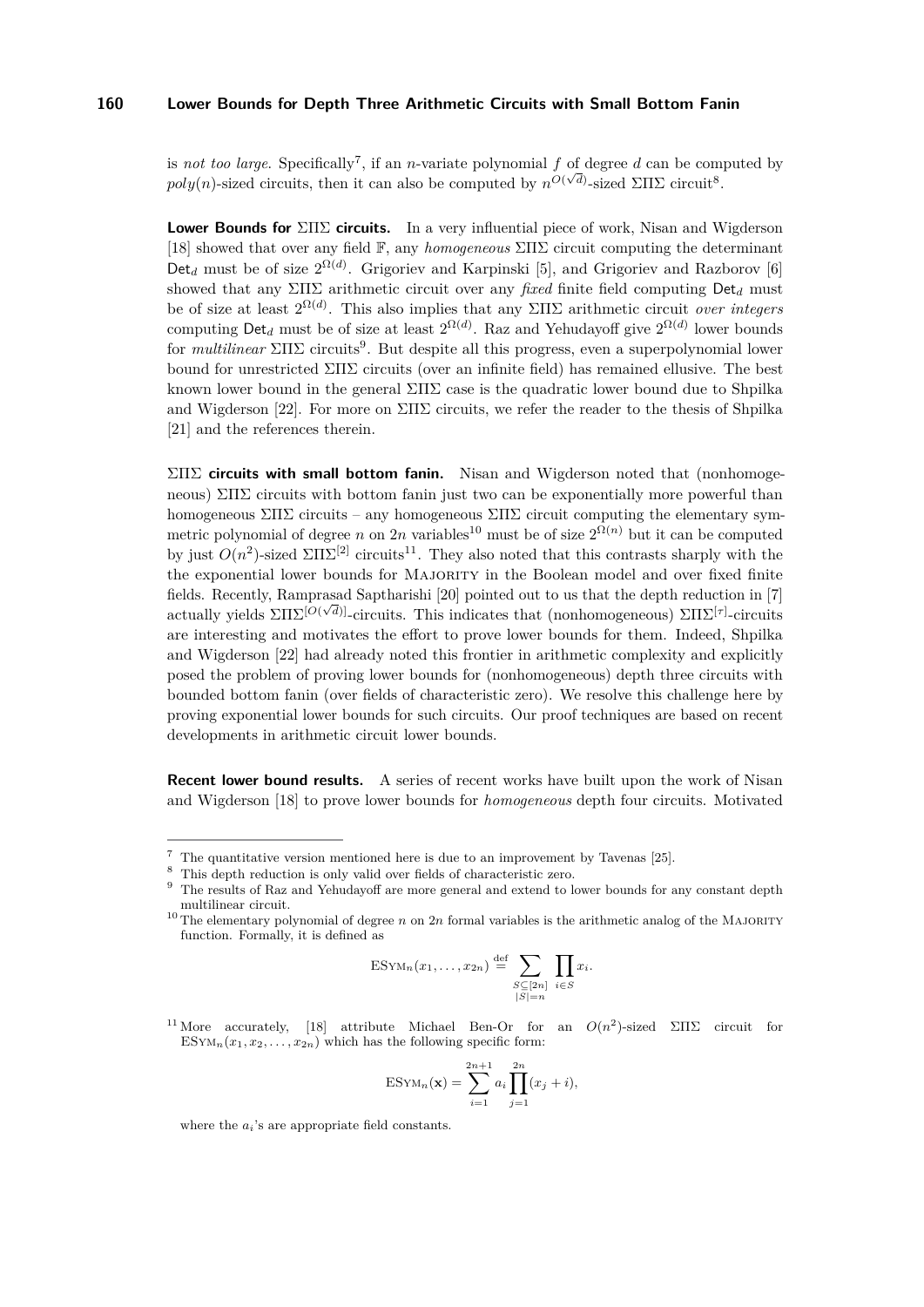by the depth reduction results of Agrawal and Vinay [\[1\]](#page-14-1) and Koiran [\[14\]](#page-15-9) and Tavenas [\[25\]](#page-15-8) and using a complexity measure introduced in Kayal [\[10\]](#page-15-10), the work of Gupta, Kamath, Kayal and Saptharishi [\[8\]](#page-15-11) and Kayal, Saha and Saptharishi [\[13\]](#page-15-12) have led to lower bounds of  $n^{\Omega(\sqrt{d})}$ for homogeneous depth four circuits of bottom fanin  $O(\sqrt{d})$ . Follow-up work by Fournier, Limaye, Malod and Srinivasan [\[4\]](#page-14-2) showed the same lower bound for a family of polynomials in VP. Subsequently, work by Kayal, Limaye, Saha and Srinivasan [\[12,](#page-15-13) [11\]](#page-15-14) removed the restriction on the bottom fanin and obtained a  $n^{\Omega(\sqrt{d})}$  lower bound for homogeneous depth restriction on the bottom fanin and obtained a  $n^{\Omega(\sqrt{d})}$  lower bound for homogeneous depth four circuits for a family of polynomials in VNP <sup>[12](#page-3-0)</sup>. Follow-up work by Kumar and Saraf [\[15\]](#page-15-15) showed the same lower bounds for a family of polynomials in  $VP^{13}$  $VP^{13}$  $VP^{13}$ .

**Our results.** Our first result is a lower bound of  $N^{\Omega(\frac{d}{\tau})}$  for (nonhomogeneous)  $\sum \prod \sum^{\tau}$ circuits which resolves an open problem (specifically, Problem 7*.*5 in [\[23\]](#page-15-16)) posed by Shpilka and Wigderson in [\[22\]](#page-15-0). It also implies that the depth reduction result of  $[7]$  is optimal assuming that the resulting depth three circuit has bottom fanin at most  $O(\sqrt{d})$ . The formal statement is as follows.

<span id="page-3-2"></span>**► Theorem 1.1** (Lower Bound for  $\Sigma\Pi\Sigma^{[τ]}$  circuits). Let **F** be a field of characteristic zero. *There is a family of N-variate, degree d polynomials*  $\{f_N\}$  *in*  $\mathsf{VP}$  *with*  $N = d^{O(1)}$  *such that*  $\sum_{i}$   $\sum_{i}$   $\sum_{i}$  *circuit over* **F** *computing*  $f_N$  *must have top fanin at least*  $N^{\Omega(\frac{d}{r})}$ .

We would like to stress here that there is no restriction of homogeneity on the ΣΠΣ[*τ*] formula in the above statement. Indeed the formal degree of the  $\Sigma\Pi\Sigma^{[\tau]}$  circuit can be arbitrarily large (say doubly exponential) and yet we obtain the stated lower bound on the top fanin. We prove Theorem [1.1](#page-3-2) by first showing a reduction from  $\Sigma\Pi\Sigma^{[\tau]}$  circuits to *a subclass of homogeneous*  $\sum \Pi \sum \Pi \Sigma^{[\tau]}$  *circuits*<sup>[14](#page-3-3)</sup> (using a result implicit in [\[22\]](#page-15-0) and [\[7\]](#page-15-3); see Lemma [4.1](#page-7-0) in Section [4\)](#page-7-1). It turns out fortunately that the proof techniques/complexity measure used in [\[11,](#page-15-14) [15\]](#page-15-15) are readily applicable to this subclass of homogeneous  $\Sigma\Pi\Sigma\Pi\Sigma^{[\tau]}$ circuits and this yields the above lower bound. Having obtained a lower bound for a subclass of homogeneous ΣΠΣΠΣ circuits, can our techniques be pushed further to yield lower bounds for general homogeneous  $\Sigma\Pi\Sigma\Pi\Sigma$  formulas? It turns out that proving superpolynomial lower bounds for general homogeneous  $\Sigma\Pi\Sigma\Pi\Sigma$  formulas was explicitly posed as an open problem by Nisan and Wigderson in [\[18\]](#page-15-1). We next give a lower bound for homogeneous  $\Sigma\Pi\Sigma\Pi\Sigma$ formulas with small bottom fanin. It resolves the above problem only partially because of the added restriction on the bottom fanin.

<span id="page-3-4"></span>**► Theorem 1.2** (Lower Bound for homogeneous  $\Sigma\Pi\Sigma\Pi\Sigma^{[\tau]}$  circuits). Let **F** be a field of *characteristic zero and*  $\mu \in [0, 1)$  *be any fixed positive real number less than* 1*. Let*  $\alpha = \frac{2\mu + 1}{1 - \mu}$ *and*  $\tau = O(N^{\mu})$ *. There is a family of N-variate, degree d polynomials*  $\{f_N\}$  *in* VNP *with*  $N \in [d^{2+\alpha}, 2d^{2+\alpha}]$  *such that any homogeneous*  $\sum \Pi \sum \Pi \Sigma^{[\tau]}$  *formula over*  $\mathbb F$  *computing*  $f_N$  *has*  $\int \sinh\theta \, d\theta \, d\theta$ ,  $\int \sinh\theta \, d\theta$ ,  $\int \sinh\theta \, d\theta$ ,  $\int \sinh\theta \, d\theta$ ,  $\int \sinh\theta \, d\theta$ ,  $\int \sinh\theta \, d\theta$ ,  $\int \sinh\theta \, d\theta$ ,  $\int \sinh\theta \, d\theta$ ,  $\int \sinh\theta \, d\theta$ ,  $\int \sinh\theta \, d\theta$ ,  $\int \sinh\theta \, d\theta$ ,  $\int \sinh\theta \, d\theta$ ,  $\int \sinh\theta \, d\theta$ ,  $\int \sinh\theta$ 

The family of polynomials in the above theorem is the Nisan-Wigderson design based polynomials introduced in [\[13\]](#page-15-12), and later used in [\[11,](#page-15-14) [15\]](#page-15-15), but with an altered set of parameters.

<span id="page-3-0"></span><sup>&</sup>lt;sup>12</sup> Meanwhile, an independent work by Kumar and Saraf [\[16\]](#page-15-17) also showed a  $n^{\Omega(\log \log n)}$  lower bound for general homogeneous depth-4 circuits without the bottom fanin restriction.

<span id="page-3-1"></span> $^{13}$  The result of [\[15\]](#page-15-15) is also valid over any field F.

<span id="page-3-3"></span><sup>&</sup>lt;sup>14</sup> The reduction from ΣΠΣ formulas to homogeneous ΣΠΣΠΣ formulas yields a restricted class of homogeneous ΣΠΣΠΣ formulas wherein every product gate in the layer closest to the input layer is actually an *exponentiation gate*, i.e. a product gate all of whose inputs originate from the source node *g*, so that its output is of the form  $g^e$  for some  $e \in \mathbb{Z}_{\geq 1}$ . We denote such formulas as  $\Sigma \Pi \Sigma \wedge \Sigma$  formulas.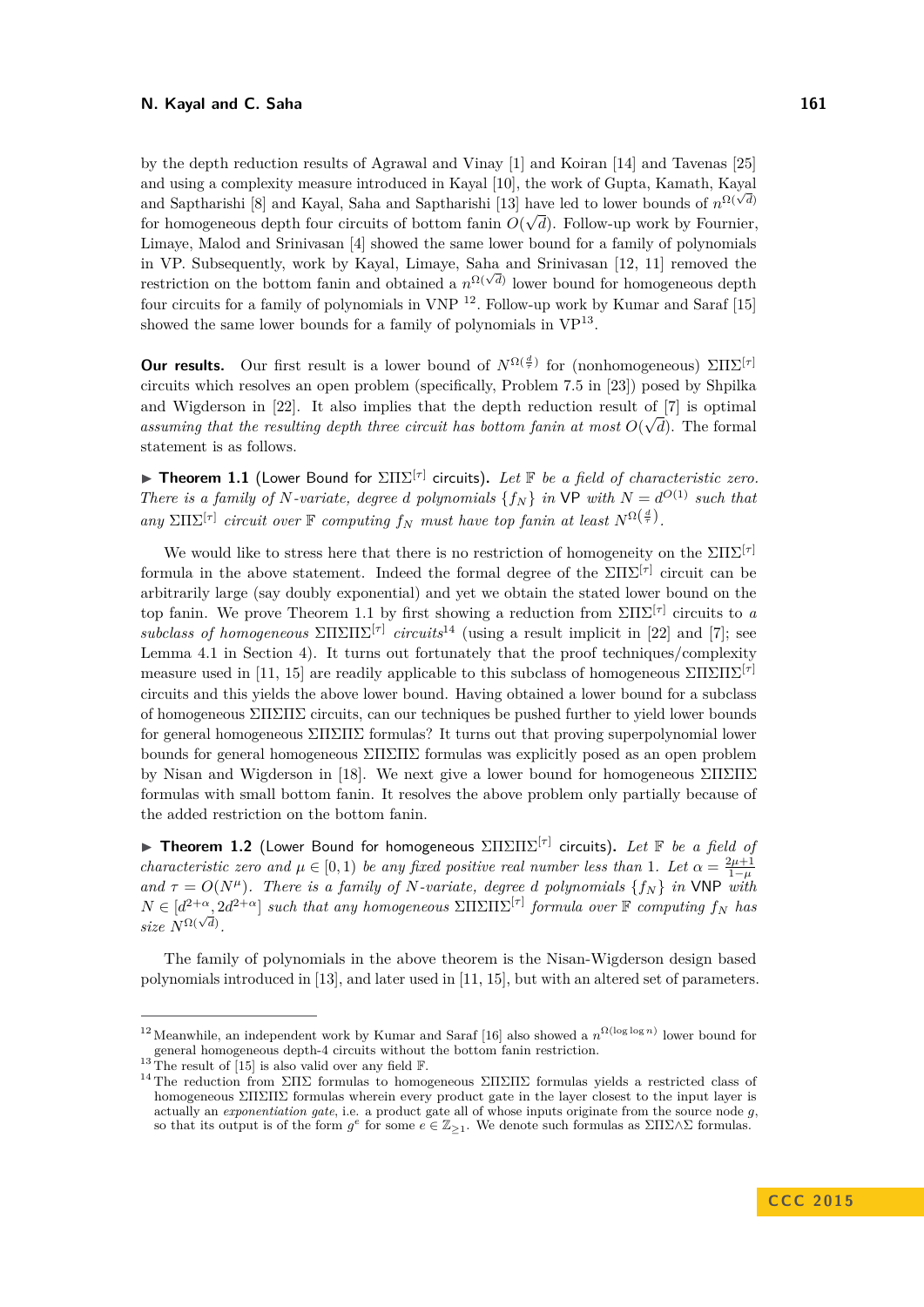The complexity measure that we use for this result is (almost) the same as the one introduced in [\[11\]](#page-15-14) called *the dimension of projected shifted partials under random restrictions.* An appropriate adaption of the techniques yields a lower bound for *N*-input homogeneous  $\sum \Pi \sum \Pi \sum^{[N^{\mu}]}$ -circuits *for some fixed value of*  $\mu < 0.1$ . We felt that it would be worthwhile to push the analysis further and obtain as good a lower bound as possible while allowing the bottom fanin to be as large as possible – specifically, to allow the bottom fanin to be  $N^{\mu}$  for *any* constant  $\mu$  that is arbitrarily close to 1. For this, we delve deeper into the analysis of [\[11\]](#page-15-14) and carefully tune it at certain places, including the complexity analysis of the explicit polynomial family for which the lower bound is shown. As a corollary, we also obtain a similar lower bound for (nonhomogeneous)  $\Sigma\Pi\Sigma^{[N^{\mu}]}$  circuits for *any* constant  $\mu < 1$ .

**► Corollary 1.3.** Let  $\mathbb{F}$  be a field of characteristic zero and  $\mu \in [0,1)$  be any fixed positive *real number less than* 1*. Let*  $\alpha = \frac{2\mu + 1}{1 - \mu}$ *. There is a family of N-variate, degree d polynomials*  ${f_N}$  *in* VNP *with*  $N \in [d^{2+\alpha}, 2d^{2+\alpha}]$  *such that any*  $\Sigma\Pi\Sigma^{[N^{\mu}]}$  *formula over*  $\mathbb F$  *computing*  $f_N$ *has size at least*  $N^{\Omega(\sqrt{d})}$ .

### <span id="page-4-1"></span>**2 Proof Overview**

**From depth three to homogeneous depth-5.** Let  $f(\mathbf{x}) \in \mathbb{F}[\mathbf{x}]$  be a homogeneous *N*-variate polynomial of degree *d*. It was already observed by Shpilka and Wigderson [\[22\]](#page-15-0) that if *f* is computed by a small (of size  $N^{o(\sqrt{d})}$ ) ΣΠΣ circuit  $C(\mathbf{x})$  then it is also computed by a small (of size  $N^{o(\sqrt{d})}$ ) formula  $D(\mathbf{x})$  which is structurally in a subclass of *homogeneous* ΣΠΣΠΣ formulas. We observe that this reduction from depth three to homogeneous depth-5 preserves the bound on the bottom fanin of the formulas, i.e. if the bottom fanin of  $C(\mathbf{x})$  is bounded by  $\tau$  then same is true for  $D(\mathbf{x})$  (see Lemma [4.1](#page-7-0) in Section [4\)](#page-7-1). It turns out that the proof techniques/complexity measure employed in [\[11,](#page-15-14) [15\]](#page-15-15) are readily applicable to this subclass of homogeneous  $\Sigma\Pi\Sigma\Pi\Sigma^{[\tau]}$  circuits and this yields the lower bound of theorem [1.1.](#page-3-2) We then consider general homogeneous ΣΠΣΠΣ[*τ*] circuits.

**Homogeneous depth five formulas.** A homogeneous depth-5 formula is a representation of the form

<span id="page-4-0"></span>
$$
D(\mathbf{x}) = \sum_{i} \prod_{j} \sum_{r} Q_{ijr},\tag{2}
$$

where  $Q_{ijr}$  is a product of linear forms. Also, suppose the number of variables in every linear form in  $Q_{ijr}$  (for every *i, j* and *r*) is bounded by  $\tau = N^{\mu}$  for some fixed constant  $\mu < 1$ . To prove a lower bound on the size of  $D(\mathbf{x})$ , our overall strategy is based on the complexity measure introduced in [\[11\]](#page-15-14) called *the dimension of projected shifted partials under random restrictions*. As is common to many lower bounds, the proof is in two steps:

**1.** Upper bound the measure for any  $\Sigma\Pi\Sigma\Pi\Sigma^{\lceil\tau\rceil}$ -formula  $D(\mathbf{x})$  as in equation [\(2\)](#page-4-0), and

**2.** Lower bound the measure for an explicit (family of) polynomial(s) *f*.

Overall, the lower bound follows by comparing these two bounds. We will now describe the complexity measure used and then indicate why it is small for  $\Sigma\Pi\Sigma\Pi\Sigma^{\lceil \tau \rceil}$ -formulas.

**Random restriction.** The random restriction we use in this paper is quite natural and (almost) same as in [\[11\]](#page-15-14). We consider the identity [\(2\)](#page-4-0) and in that set each variable to zero independently at random with probability  $(1 - p)$ , where  $p = d^{-\beta}$  for a suitable constant  $\beta > 0$  (a variable is left untouched with probability *p*.) For ease of exposition, it is convenient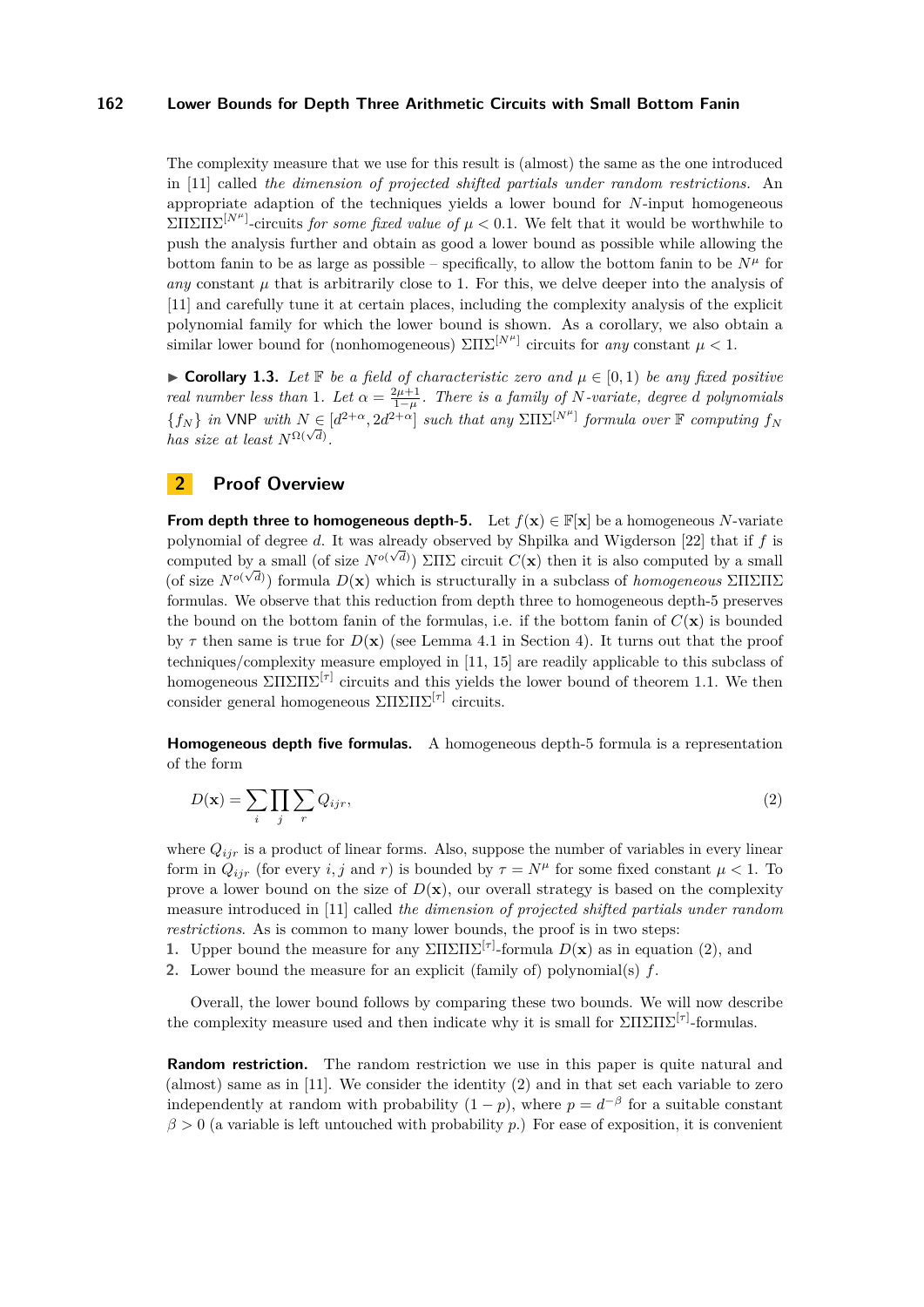to denote a restriction in which a subset of variables  $R \subseteq [N]$  is<sup>[15](#page-5-0)</sup> set to zero (and the variables outside *R* are left untouched) as a homomorphism,  $\sigma_R : \mathbb{F}[\mathbf{x}] \mapsto \mathbb{F}[\mathbf{x}]$ . Formally,  $\sigma_R : \mathbb{F}[\mathbf{x}] \mapsto \mathbb{F}[\mathbf{x}]$  is a homomorphism such that  $\sigma_R(f) \stackrel{\text{def}}{=} f|_{x_i=0 \ \forall i \in R}$ . In this notation, a random restriction can also be viewed as constructing an *R* by picking every variable independently at random with probability  $1 - p$  and then applying<sup>[16](#page-5-1)</sup> the map  $\sigma_R$  to the expression given by equation [\(2\)](#page-4-0).

**The complexity measure.** Let  $m = x_{i_1} \cdots x_{i_k}$  be a monomial in **x**. Denote  $\frac{\partial^k}{\partial x_{i_1} \cdots x_{i_k}}$  $\frac{\partial^n}{\partial x_{i_1} \cdots \partial x_{i_k}} f$  by *∂mf* and define

 $\partial_{\text{ML}}^{-k} f := \{ \partial_m f \mid m \text{ is a multilinear monomial of degree } k \}$ 

We will refer to  $\partial_{ML}^{-k} f$  as the set of all *multilinear k*-th order partial derivatives of  $f \in \mathbb{F}[\mathbf{x}]$ . Let  $\mathbf{x} = \ell$  be the set of all multilinear monomials in **x** of degree equal to  $\ell$ . We denote by  $\mathbf{x} = \ell \cdot \partial_{ML}^{-k} f$  the set of all polynomials of the form  $m \cdot g$  where  $m \in \mathbf{x} = \ell$  and  $g \in \partial_{ML}^{-k} f$ . Define a map  $\pi : \mathbb{F}[\mathbf{x}] \mapsto \mathbb{F}[\mathbf{x}]$  such that when  $\pi$  acts on a polynomial f, it retains only and exactly the *multilinear monomials* of *f*. More precisely, let *M<sup>f</sup>* be the set of all monomials with nonzero coefficients in *f*. Then,  $\pi(f) := \sum_{u} c_u m_u$  where  $m_u$  is a multilinear monomial in  $M_f$  and coefficient of  $m_u$  in f is  $c_u$ . Naturally,  $\pi$  is a linear map, i.e.  $\pi(af+bg) = a \cdot \pi(f) + b \cdot \pi(g)$  for every  $a, b \in \mathbb{F}$  and  $f, g \in \mathbb{F}[\mathbf{x}]$ . The definition of  $\pi$  extends naturally to sets of polynomials: For  $A \subseteq \mathbb{F}[\mathbf{x}]$ , let  $\pi(A) := {\pi(f) | f \in A}$ . For integers *k* and *ℓ*, the space of projected shifted partials of *f* is the linear span (i.e. F-span) of the polynomials in  $\pi(\mathbf{x} = \ell \cdot \partial_{ML}^{-k} f)$ . The measure we use is the dimension of this space of projected shifted partials, denoted by  $\text{DPSP}_{k,\ell}$  (or simply DPSP assuming parameters  $k$  and  $\ell$  are fixed suitably):

 $\text{DPSP}_{k,\ell}(f) := \dim(\pi(\mathbf{x}^{=\ell} \cdot \partial_{\text{ML}}^{-k} f)).$ 

Observe that the measure  $DPSP_{k,\ell}$  obeys subadditivity, i.e.  $DPSP_{k,\ell}(f + g) \leq DPSP_{k,\ell}(f) +$  $DPSP_{k,\ell}(g)$ .

**From depth-5 to depth-4.** Let  $D(x)$  be a homogeneous- $\sum \prod \sum \prod \sum^{[N^{\mu}]}$  formula as in equation [\(2\)](#page-4-0) of size at most  $N^{o(\sqrt{d})}$  so that in particular the total number of  $Q_{ijr}$ 's appearing in it is at most  $s = N^{o(\sqrt{d})}$ . We show that when a random restriction  $\sigma_R$  is applied on  $D(\mathbf{x})$ , then with high probability  $\sigma_R(D(\mathbf{x}))$  can be expressed as  $D_1(\mathbf{x}) + D_2(\mathbf{x})$ , where  $D_1(\mathbf{x})$  is computed by a homogeneous  $\Sigma\Pi\Sigma\Pi^{[\sqrt{d}]}$  formula of top fanin at most  $N^{o(\sqrt{d})}$  and  $D_2(\mathbf{x})$  is a polynomial such that  $DPSP(D_2(\mathbf{x})) = 0$ . We will argue this shortly but assuming that this happens, we can infer (via subadditivity) that

$$
DPSP(\sigma_R(D(\mathbf{x}))) \leq DPSP(D_1(\mathbf{x})) + DPSP(D_2(\mathbf{x}))
$$
  
= 
$$
DPSP(D_1(\mathbf{x})).
$$

DPSP $(D_1(\mathbf{x}))$  can then be upper bounded using known arguments from [\[11\]](#page-15-14) which in turn yields an upper bound for  $DPSP(\sigma_R(D(\mathbf{x})))$ .

<span id="page-5-0"></span><sup>&</sup>lt;sup>15</sup> [*N*] denotes the set of the first *N* positive integers, i.e.  $\{1, 2, \ldots, N\}$ .

<span id="page-5-1"></span><sup>&</sup>lt;sup>16</sup>We will use the random restriction in two phases in Section [6](#page-11-0) to obtain an appropriate upper bound on the measure for homogeneous  $\Sigma\Pi\Sigma\Pi\Sigma^{[\tau]}$  formulas.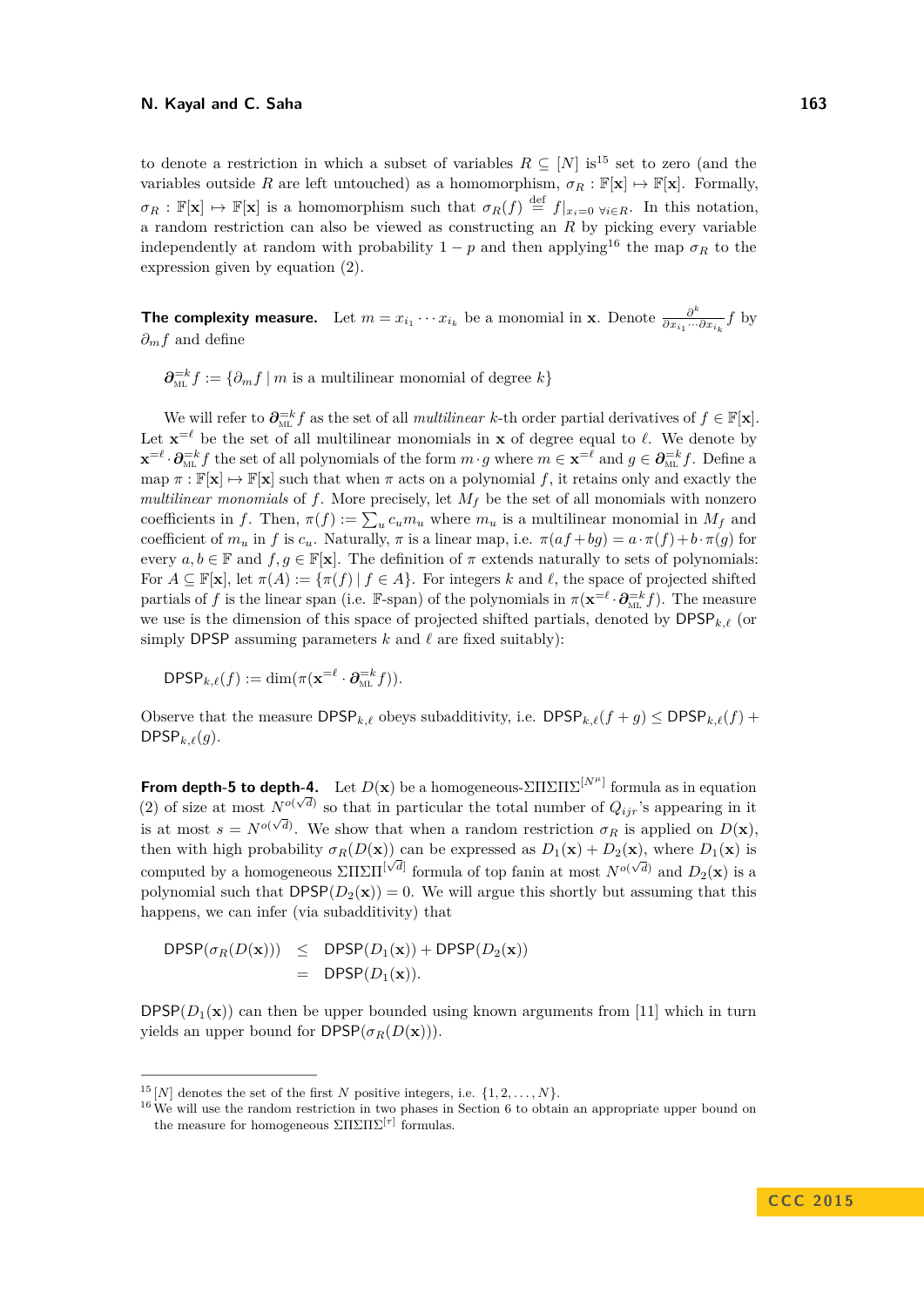**Using random restrictions to obtain a decomposition.** The reason  $\sigma_R(D(\mathbf{x}))$  decomposes into  $D_1(\mathbf{x})$  and  $D_2(\mathbf{x})$  with high probability is as follows. Let  $t = \sqrt{d}$ . In equation [\(2\)](#page-4-0), suppose a  $Q_{ijr}$  has degree greater than 2*t*. Such a  $Q_{ijr}$  can be expressed as  $\tilde{Q}_{ijr} \cdot P_{ijr}$  with  $deg(\tilde{Q}_{ijr}) = 2t$ , by simply multiplying out 2t linear forms in  $Q_{ijr}$ . Since bottom fanin of  $D(\mathbf{x})$  is bounded by  $N^{\mu}$ , the number of monomials in  $\tilde{Q}_{ijr}$  is bounded by  $N^{2\mu t}$ . Monomials of  $\tilde{Q}_{ijr}$  are of two kinds – those with individual degree of variables bounded by 2 (and hence have support at least *t*), and those with at least one variable having degree 3 or more. The probability any of the monomials in  $\tilde{Q}_{ijr}$  survives under the action of the random restriction  $\sigma_R$  is less than  $p^t \cdot N^{2\mu t}$ . Running over all  $Q_{ijr}$ , with probability at least  $1 - s \cdot p^t \cdot N^{2\mu t}$ , we have

$$
\sigma_R(D(\mathbf{x})) = \sum_i \prod_j \sum_{\deg(Q_{ijr}) \leq 2t} \sigma_R(Q_{ijr}) + P(\mathbf{x}),
$$

where every monomial in  $P(x)$  has a variable with degree 3 or more. Now observe that for any multilinear monomial *m*, every monomial in  $\partial_m P$  has a variable of degree 2 or more and hence  $\pi(\partial_m P) = 0$ , implying DPSP(*P*) = 0. By taking  $D_1(\mathbf{x}) = \sum_i \prod_j \sum_{r, \text{deg}(Q_{ijr}) \leq 2t} \sigma_R(Q_{ijr})$ and  $D_2(\mathbf{x}) = P(\mathbf{x})$ , we come to the desired conclusion, if the "bad" probability, namely  $s \cdot p^t \cdot N^{2\mu t}$ , is small. Now suppose  $N = d^3$  (as is the case in [\[11\]](#page-15-14)). Then the bad probability is  $s \cdot N^{-(\frac{\beta}{3}-2\mu)t}$  which is negligible for any constant  $\mu$  less than  $\beta/6$ . This gives the required decomposition.

**Extension for arbitrary**  $\mu < 1$ . Combining the above decomposition argument with the lower bound available for homogeneous- $\Sigma\Pi\Sigma\Pi^{[\sqrt{d}]}$ -circuits (which imposes some additional constraints on how large  $\beta$  can be), we get that if  $\mu$  is sufficiently small (say, 0.01), any homogeneous ΣΠΣΠΣ[*Nµ*] formula computing the same family of Nisan-Wigderson design based polynomials as used in [\[11\]](#page-15-14), has size  $N^{\Omega(\sqrt{d})}$ . However, in order to prove the same size lower bound for *any* constant  $\mu < 1$ , we delve deeper into the analysis of [\[11\]](#page-15-14) and carefully tune it at certain places, including the complexity analysis of the explicit polynomial family for which the lower bound is shown.

### **3 Preliminaries**

**Affine forms and linear forms.** An *affine form* is simply another name for a degree one polynomial, with a (possibly) nonzero constant term. Thus an affine form  $\ell(\mathbf{x})$  looks like

$$
\ell(\mathbf{x}) = a_0 + a_1 x_1 + a_2 x_2 + \ldots + a_n x_n,
$$

where each  $a_i \in \mathbb{F}$ . The *weight* of such an affine form  $\ell(\mathbf{x})$  will be the number of nonzero coefficients in it, i.e.

weight of 
$$
\ell \stackrel{\text{def}}{=} |\{i \in [0..n] : a_i \neq 0\}|
$$

A homogeneous degree one polynomial (i.e. one whose constant term  $a_0$  is zero) we will refer to as a *linear form*.

**Notation for circuits with exponentiation gates.** Sometimes a multiplication gate in our circuit will have the feature that all its incoming edges originate from a single gate *g* (thus computing  $g^e$ , if there are  $e$  wires entering the multiplication gate). We will refer to such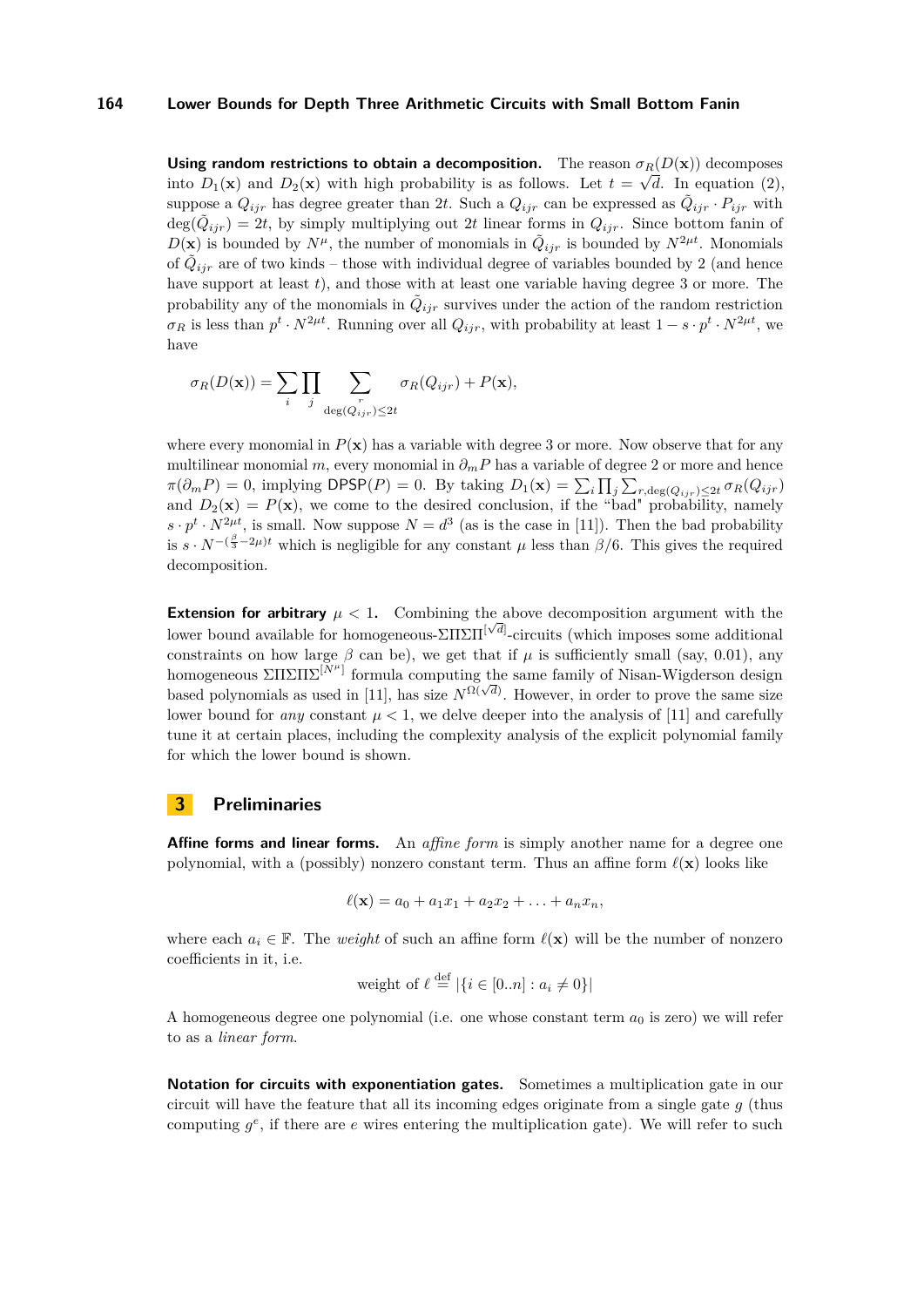gates as *exponentiation gates* and denote them by the symbol ∧. So for example, a Σ∧Σ circuit computes a polynomial in the following manner:

$$
C(\mathbf{x}) = \sum_{i \in [s]} \ell_i(\mathbf{x})^{e_i} \text{ where each } \ell_i \in \mathbb{F}[\mathbf{x}] \text{ is an affine form.}
$$

**A numerical estimate.** The following numerical estimate from [\[8\]](#page-15-11) will be useful.

<span id="page-7-5"></span>▶ **Lemma 3.1.** *Let*  $a(n)$ *,*  $f(n)$ *,*  $g(n)$ *:*  $\mathbb{Z}_{>0}$   $\mapsto \mathbb{Z}$  *be integer valued functions such that*  $(|f| + |q|) = o(a)$ . Then

<span id="page-7-3"></span>
$$
\ln\frac{(a+f)!}{(a-g!)} = (f+g)\ln a \pm O\left(\frac{f^2+g^2}{a}\right)
$$

### <span id="page-7-1"></span>**4 Depth Three Circuits with small bottom fanin**

In this section, we will first see a reduction from (nonhomogeneous)  $\Sigma\Pi\Sigma^{[\tau]}$  to a subclass of homogeneous  $\Sigma\Pi\Sigma\Pi\Sigma^{[\tau]}$  circuits. It can be easily inferred from the proofs of theorem 5.2 in [\[23\]](#page-15-16) and lemma  $V \cdot 3^{17}$  $V \cdot 3^{17}$  $V \cdot 3^{17}$  in [\[7\]](#page-15-3) but we nevertheless give a proof here for completeness.

<span id="page-7-0"></span>▶ **Lemma 4.1.** *(implicit in [\[22\]](#page-15-0)* and  $[7]$ *.)* Let  $d \ge 1$  be an integer and  $\mathbb{F}$  be an infinite field *of characteristic larger than d (or of zero characteristic). Let*  $f(\mathbf{x}) \in \mathbb{F}[\mathbf{x}]$  *be a homogeneous N-variate polynomial of degree d computed by a* Σ [*s*]Π[*e*]Σ [*τ*] *circuit. Then f can also be*  $\sum_{i}$  *computed by a homogeneous*  $\Sigma^{[s \cdot \exp(\sqrt{d})]} \Pi \Sigma^{[e]} \wedge \Sigma^{[\tau]}$  *circuit.* 

**Proof.** The premise that *f* can be computed by a  $\Sigma^{[s]} \Pi^{[e]} \Sigma^{[\tau]}$  circuit means that there exist *s* · *e* affine forms  $\ell_{ij}$ 's each of weight at most  $\tau$  such that

$$
f(\mathbf{x}) = \sum_{i=1}^{s} \prod_{j=1}^{e} \ell_{ij}(\mathbf{x}).
$$
\n(3)

**Expressing** *f* **as a sum of projections of elementary symmetric polynomials.** We will first ensure that each of the affine forms  $\ell_{ij}$  has a nonzero constant term. We can do this by applying a random shift of the form  $x \mapsto x + a$  to the above identity. That is, pick a random point  $\mathbf{a} \in \mathbb{F}^n$  and replacing **x** by  $\mathbf{x} + \mathbf{a}$  in the identity [\(3\)](#page-7-3) we get

$$
f(\mathbf{x} + \mathbf{a}) = \sum_{i=1}^{s} \prod_{j=1}^{e} \ell_{ij}(\mathbf{x} + \mathbf{a})
$$
  
= 
$$
\sum_{i=1}^{s} \alpha_i \prod_{j=1}^{e} (1 + m_{ij}(\mathbf{x})), \text{ where } m_{ij}(\mathbf{x}) \stackrel{\text{def}}{=} \ell_{ij}(\mathbf{x}) - \ell_{ij}(\mathbf{0}) \text{ is a linear form of}
$$
  
weight at most  $\tau$  and  $\alpha_i \stackrel{\text{def}}{=} \prod_{j=1}^{e} \ell_{ij}(\mathbf{a})$ 

Comparing the homogeneous components of degree *d* on the two sides of the above identity we get

<span id="page-7-4"></span>
$$
f(\mathbf{x}) = \sum_{i=1}^{s} \alpha_i \cdot \text{ESYM}_d(m_{i1}, \dots, m_{ie}),
$$
\n(4)

<span id="page-7-2"></span><sup>&</sup>lt;sup>17</sup> Ramprasad Saptharishi [\[20\]](#page-15-7) has recently communicated to us that the consequence in the original lemma in [\[7\]](#page-15-3) can be slightly improved quantitatively.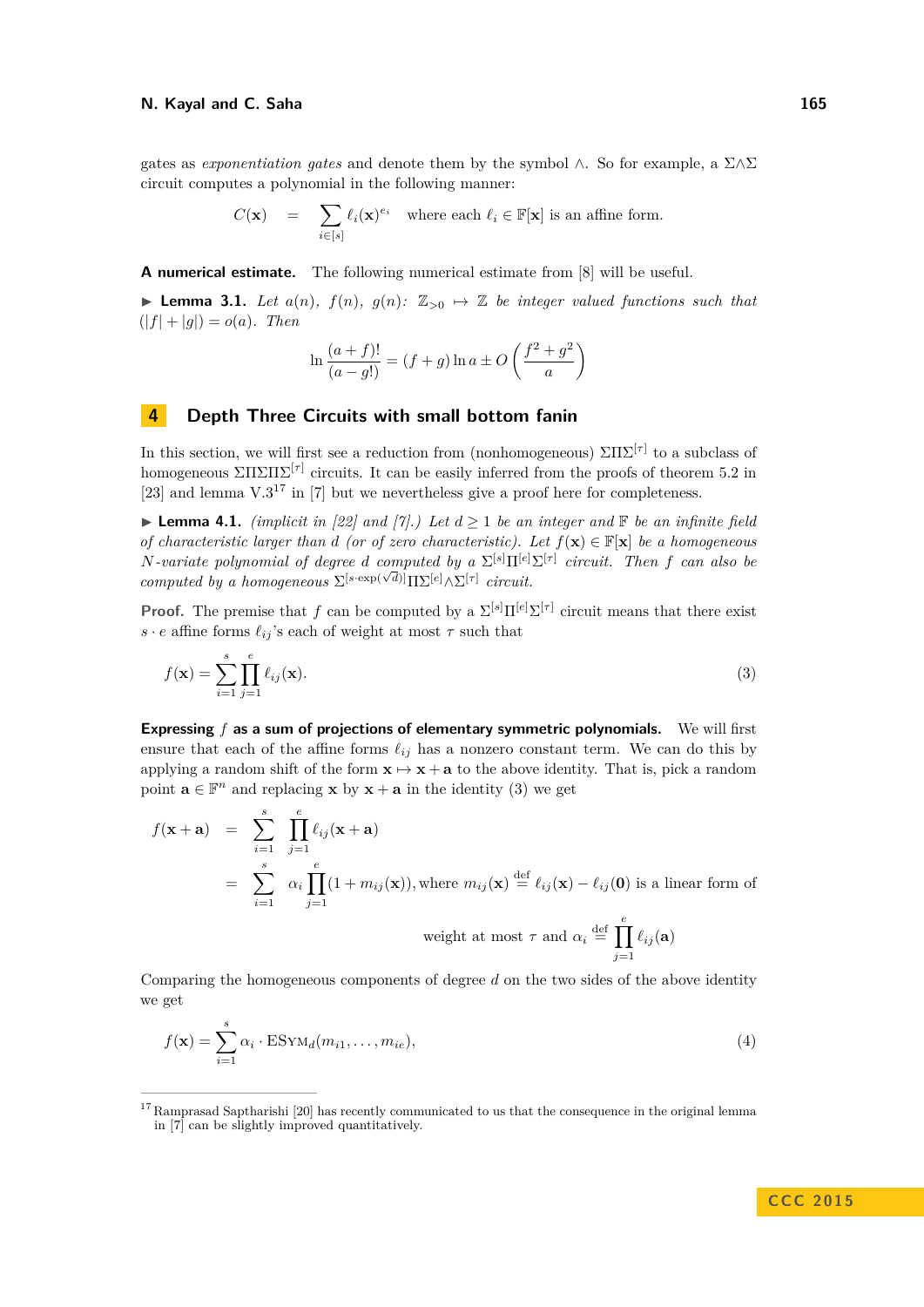where

$$
ESYM_d(y_1,\ldots,y_e) \stackrel{\text{def}}{=} \sum_{\substack{S \subseteq [e] \\ |S| = d}} \prod_{i \in S} y_i
$$

is the elementary symmetric polynomial of degree *d* on the *e* formal variables  $y_1, y_2, \ldots, y_e$ .

**Expressing** ESym*<sup>d</sup>* **in terms of the power symmetric polynomials.** We now use Newton's identities to express each elementary symmetric polynomial that occurs above in terms of the power-symmetric polynomials defined as:

$$
PSYM_r(y_1,\ldots,y_e)\stackrel{\text{def}}{=} \sum_{j\in[e]} y_j^r.
$$

We use the following implication of Newton's identities (cf. [\[17\]](#page-15-18)):

$$
\text{ESYM}_d = \frac{1}{d!} \cdot \left| \begin{array}{ccccc} \text{PSYM}_1 & 1 & 0 & 0 & \cdots & 0 & 0 \\ \text{PSYM}_2 & \text{PSYM}_1 & 2 & 0 & \cdots & 0 & 0 \\ \text{PSYM}_3 & \text{PSYM}_2 & \text{PSYM}_1 & 3 & \cdots & 0 & 0 \\ \vdots & \vdots & \vdots & \vdots & \ddots & \vdots & \vdots \\ \text{PSYM}_{d-1} & \text{PSYM}_{d-2} & \text{PSYM}_{d-3} & \text{PSYM}_{d-4} & \cdots & \text{PSYM}_1 & d-1 \\ \text{PSYM}_d & \text{PSYM}_{d-1} & \text{PSYM}_{d-2} & \text{PSYM}_{d-3} & \cdots & \text{PSYM}_2 & \text{PSYM}_1 \end{array} \right|.
$$

In particular, this means that  $ESYM_d$  can be expressed as a polynomial function of the PSYM<sub>i</sub>'s. Let us now count how many terms are there in such a polynomial expression. Expanding out the determinant above we see that there exist scalars  $\beta_{\mathbf{a}}$ 's such that

$$
ESYM_d(\mathbf{y}) = \sum_{\mathbf{a}=(a_1,\ldots,a_d)\in\mathbb{Z}_{\geq 0}^d} \beta_{\mathbf{a}} \cdot \prod_{i\in[d]} PSYM_i^{a_i}(\mathbf{y}).
$$
\n(5)\n
$$
\sum_i i \cdot a_i = d
$$

The number of solutions of  $\sum_{i \in [d]} i \cdot a_i = d$  is exactly the number of ways to partition the natural number *d* and hence is  $2^{\Theta(\sqrt{d})}$  by the Hardy-Ramanujan estimate for the partition function [\[9\]](#page-15-19). Hence the number of terms in the above summation is  $2^{\Theta(\sqrt{d})}$ . In particular this means that  $\text{ESYM}_d(\mathbf{y})$  is computed by a *homogeneous*  $\Sigma^{[\exp(\sqrt{d})]} \Pi \Sigma^{[e]} \wedge \text{-circuit}$ .

**Combining [\(4\)](#page-7-4)** and [\(5\)](#page-8-0) to get a homogeneous  $\Sigma\Pi\Sigma \wedge \Sigma$  circuit for *f*. If we now replace each occurrence of  $ESYM_d$  in equation [\(4\)](#page-7-4) by its homogeneous  $\Sigma\Pi\Sigma\wedge$  circuit given by the identity [\(5\)](#page-8-0), we see that  $f(\mathbf{x})$  is computed by a homogeneous  $\Sigma^{[s\text{-exp}(\sqrt{d})]} \Pi \Sigma^{[e]} \wedge \Sigma^{[\tau]}$  circuit. This proves the lemma.

<span id="page-8-0"></span> $\blacktriangleleft$ 

We next observe that the homogeneous  $\Sigma\Pi\Sigma\wedge\Sigma$ -circuit in the outcome of the above lemma corresponds to a certain structured form for expressing *f* that we make precise below. For ease of subsequent exposition, let us introduce the following notation/terminology. Let  $m = x_1^{e_1} \cdot x_2^{e_2} \cdot \ldots \cdot x_N^{e_N}$  in  $\mathbb{F}[x_1, x_2, \ldots, x_N]$  be a monomial. The support of *m*, denoted  $\text{Supp}(m)$  is the subset of variables appearing in it, i.e.

$$
Supp(m) \stackrel{\text{def}}{=} \{i \; : \; e_i \ge 1\} \subseteq [N].
$$

The support size of a polynomial *Q*, denoted |Supp(*Q*)| is the maximum support size of any monomial appearing in *Q*.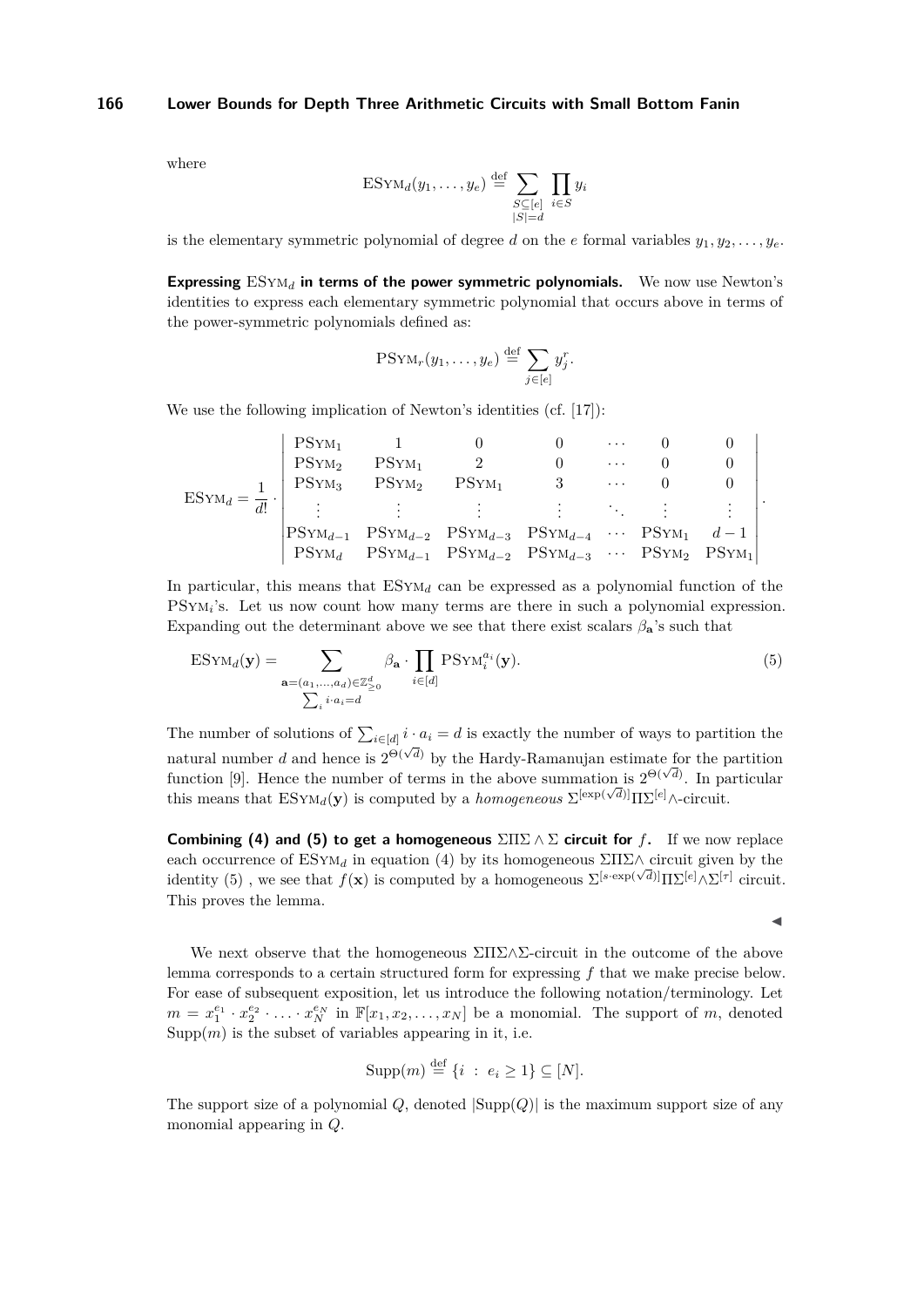<span id="page-9-1"></span>**Proposition 4.2.** Let  $d \geq 1$  be an integer and  $\mathbb{F}$  be an infinite field of characteristic larger *than d (or of zero characteristic). Let*  $f(\mathbf{x}) \in \mathbb{F}[\mathbf{x}]$  *be a homogeneous N-variate polynomial of degree d computed by a*  $\Sigma^{[s]}\Pi^{[e]}\Sigma^{[\tau]}$  *circuit. Then f admits an expression of the form* 

$$
f(\mathbf{x}) = \sum_{i}^{s \cdot \exp(\sqrt{d})} \prod_{j} Q_{ij}, \quad \text{Supp}(Q_{ij}) \le \tau
$$
 (6)

**Proof.** The premise that *f* can be computed by a  $\Sigma^{[s]} \Pi^{[e]} \Sigma^{[\tau]}$  circuit means that there exist  $s \cdot e$  affine forms  $\ell_{ij}$ 's each having at most  $\tau$  nonzero coefficients such that

$$
f(\mathbf{x}) = \sum_{i=1}^{s} \prod_{j=1}^{e} \ell_{ij}(\mathbf{x}).
$$
\n(7)

First observe that if we have a linear form  $\ell$  in which at most  $\tau$  coefficients are nonzero, then for all  $j \geq 1$ , we have

<span id="page-9-0"></span>
$$
Supp(\ell^j) \leq \tau.
$$

In particular, this means that for all  $r \geq 1$  and all  $i \leq s$  we have  $\text{Supp}(\text{PSYM}_{r}(\ell_{i1}, \ell_{i2}, \ldots, \ell_{ie}))$  $\leq \tau$ . By the proof of lemma [4.1](#page-7-0) we get that *f* can be expressed as a sum of product of the PSYM<sub>r</sub>'s in a homogeneous fashion, with the expression having  $s \cdot \exp(\sqrt{d})$  many terms. Hence  $f$  has a representation of the form given by equation  $(6)$ .

This means that our problem reduces to proving lower bounds for representations of the form given by the right-hand side of equation [\(6\)](#page-9-0) which we refer to as *τ* -supported homogeneous ΣΠΣΠ circuits. It turns out that such representations occur also as an intermediate step in prior work and [\[11\]](#page-15-14) explicitly gives an  $N^{\Omega(\frac{d}{\tau})}$  lower bound for such representations.

 $\triangleright$  **Theorem 4.3.** [\[11\]](#page-15-14). *There exists an explicit family*  $\{f_N\}$  *of homogeneous degree d polynomials on*  $N = d^3$  *variables in* VNP *such that any*  $\tau$ -*supported homogeneous* ΣΠΣΠ *circuit computing*  $f_N$  *has top fanin at least*  $N^{\Omega(\frac{d}{\tau})}$ .

**I** Remark. We would like to stress here that the above theorem holds for any  $\tau \geq 1$ . In [\[11\]](#page-15-14), the analysis was done by setting the parameter  $\ell$  of the measure DPSP<sub>*k*, $\ell$ </sub> as  $\ell = \frac{N}{2} \left(1 - \frac{k \ln d}{d}\right)$ (where  $k = \frac{\delta d}{\tau}$  for a suitable constant  $\delta > 0$ ). With this choice of  $\ell$ , the parameter  $\tau$  has to be  $\Omega(\ln d)$  or else  $\ell$  becomes negative (which does not quite make sense). We note here that the choice of  $\ell$  can be altered (rather refined) slightly by setting  $\ell = \frac{N}{2}$  $\left(1 - \frac{d^{\frac{\delta}{\tau}} - 1}{\delta}\right)$  $\frac{d^{\frac{\delta}{\tau}}-1}{d^{\frac{\delta}{\tau}}+1}$  so that *l* is now well-defined for any  $\tau \geq 1$ . The analysis of [\[11\]](#page-15-14) works fine with this choice of *l*. Also, note that for larger values of  $\tau$ , the quantities  $\frac{d^{\frac{\delta}{\tau}}-1}{\delta}$  $\frac{d\bar{\tau}-1}{d\bar{\hat{\sigma}}+1}$  and  $\frac{k \ln d}{d}$  are close to each other as,

$$
\lim_{\tau \to \infty} \frac{(d^{\frac{\delta}{\tau}} - 1) \cdot \tau}{(d^{\frac{\delta}{\tau}} + 1) \cdot \delta \ln d} = \frac{1}{2}.
$$

In the follow-up work of [\[15\]](#page-15-15), the class of *τ* -supported homogeneous ΣΠΣΠ circuits occurs implicitly. It follows from their work that the above lower bound is in fact valid for the family of iterated matrix multiplication polynomial which is in VP (in fact is complete for a subclass of VP called algebraic branching programs).

 $\triangleright$  **Theorem 4.4.** [\[15\]](#page-15-15). *There exists an explicit family*  $\{f_N\}$  *of homogeneous degree d polynomials on*  $N = d^{O(1)}$  *variables in* VP *such that any*  $\tau$ -*supported homogeneous*  $\Sigma\Pi\Sigma\Pi$ *circuit computing*  $f_N$  *has top fanin at least*  $N^{\Omega(\frac{d}{\tau})}$ *.* 

Combining Proposition [4.2](#page-9-1) with the above theorem immediately yields theorem [1.1.](#page-3-2) In the next section we move on investigating homogeneous  $\Sigma\Pi\Sigma\Pi\Sigma^{[\tau]}$  circuits.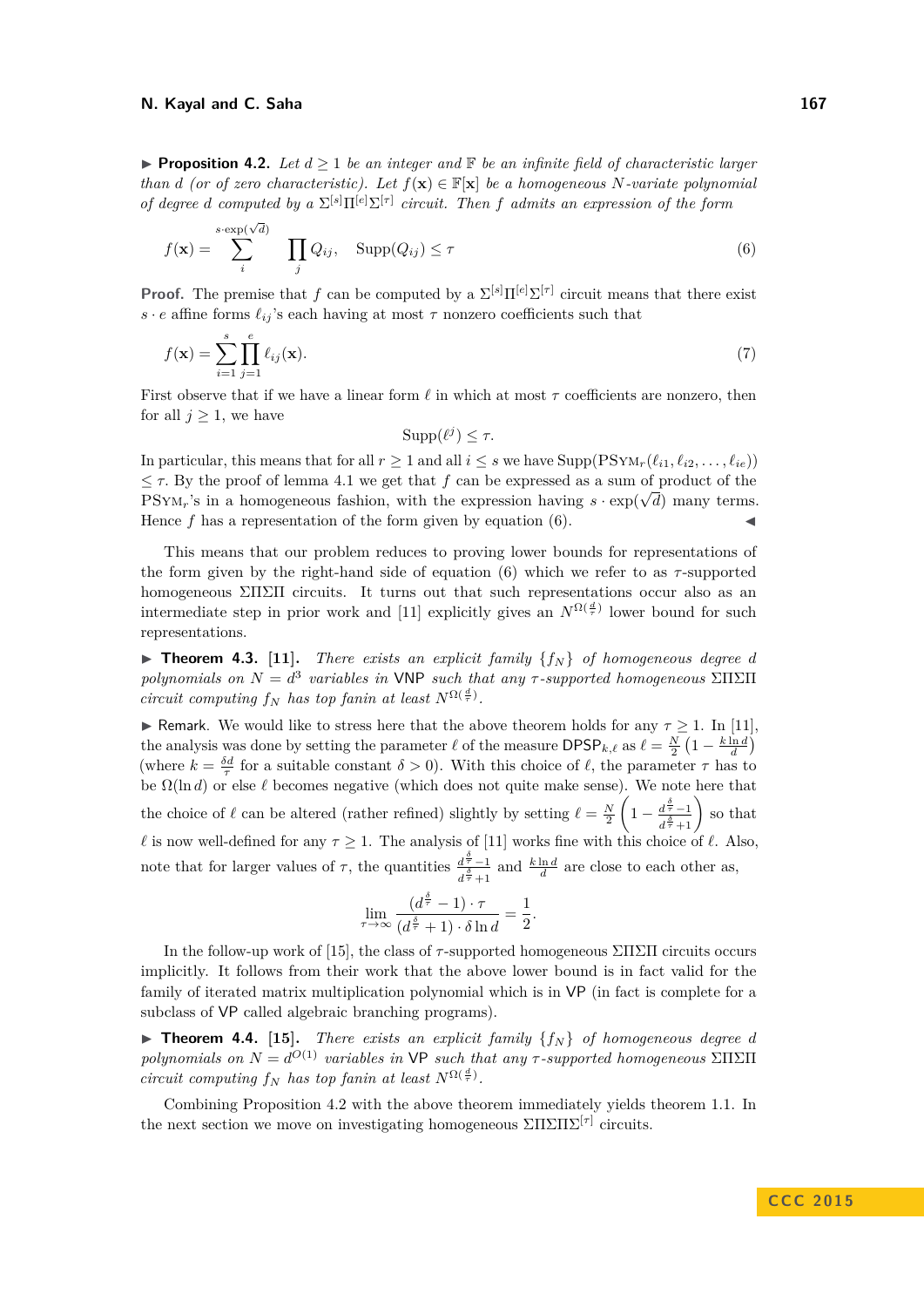# <span id="page-10-5"></span>**5 The lower bound for homogeneous** ΣΠΣΠΣ[*Nµ*] **formulas**

Here we follow the outline given in section [2](#page-4-1) and derive a lower bound for homogeneous ΣΠΣΠΣ<sup>[*N<sup>µ</sup>*]</sup>-formulas.

**Step 1: an upper bound for homogeneous**  $\Sigma\Pi\Sigma\Pi\Sigma^{[N^{\mu}]}$ -formulas. Let  $0\leq\mu<1$  be a fixed constant. Consider a homogeneous  $\Sigma\Pi\Sigma\Pi\Sigma^{[N^{\mu}]}$  formula of size *s* as in equation [\(2\)](#page-4-0) computing a homogeneous *N*-variate polynomial of degree *d*. We pick a random set  $R \subseteq [N]$ by picking each variable independently at random with probability  $1 - p$ , where  $p = d^{-\beta}$  (for a suitable constant  $\beta > 0$ ), and upper bound the DPSP-complexity of  $\sigma_R(D(\mathbf{x}))$ .

<span id="page-10-3"></span>**► Lemma 5.1.**  $Let t = \sqrt{ }$  $\overline{d}$ *,*  $\alpha = \frac{2\mu+1}{1-\mu}$  and  $d^{2+\alpha} \le N \le 2d^{2+\alpha}$  be an integer. If  $s \le N^{\frac{0.03}{2+\alpha} \cdot \sqrt{d}}$ *then there exists a constant*  $0 < \beta < \alpha$  *such that with probability at least*  $1 - \frac{1}{N^{\Omega(\sqrt{d})}}$ *, a random restriction σ<sup>R</sup> satisfies:*

<span id="page-10-1"></span>
$$
\mathsf{DPSP}_{k,\ell}(\sigma_R(D(\mathbf{x}))) \le s \cdot \binom{\frac{d}{t}+1}{k} \cdot \binom{N}{\ell+2kt} \quad \text{for all } k, \ell \ge 0 \quad \text{ satisfying } \ell+2kt \le \frac{N}{2}. \tag{8}
$$

We defer the proof of this lemma to section [6.](#page-11-0)

**Step 2.1: constructing a suitable family of polynomials.** The explicit family of polynomials for which we prove the lower bound is a variant of the Nisan-Wigderson design based polynomials used in [\[13,](#page-15-12) [11,](#page-15-14) [15\]](#page-15-15). The choice of this family depends on the bottom fanin of the depth 5 formulas. When the bottom fanin is  $\tau = N^{\mu}$ , for some fixed  $0 \leq \mu < 1$ , the family is defined as follows. For an integer *d* and  $\alpha = \frac{2\mu+1}{1-\mu}$ , let *q* be the smallest prime number between  $d^{1+\alpha}$  and  $2d^{1+\alpha}$  (such a prime is guaranteed to exist by the Bertrand-Chebyshev theorem [\[3\]](#page-14-3)<sup>[18](#page-10-0)</sup>. We define a family of Nisan-Wigderson polynomials of degree *d* on  $N = d \cdot q$ variables, parametrized by a number *r* (to be fixed later in the analysis).

$$
\text{NW}_r(x_{1,1}, x_{1,2}, \dots, x_{d,q}) := \sum_{\substack{h(z) \in \mathbb{F}_q[z] \\ \deg(h) \le r}} \prod_{i \in [d]} x_{i,h(i)},
$$

where  $\mathbb{F}_q$  is the finite field with  $q$  elements.

**Step 2.2: lower bounding the DPSP-complexity of our polynomial family.** For appropriate choices of integers  $r, k, \ell$  and a random restriction  $\sigma_R$ , we show that DPSP<sub>k, $\ell(\sigma_R(NW_r))$ </sub> is large with high probability.

<span id="page-10-4"></span> $\triangleright$  **Lemma 5.2** (The main technical lemma.). Let NW<sub>r</sub> be the Nisan-Wigderson design based *polynomial defined above. Suppose R is a set formed by picking each variable independently at random with probability*  $1 - p$ *, where*  $p = d^{-\beta}$  *and*  $\beta > 0$  *is any constant less than*  $\alpha$ *. Over any field*  $\mathbb F$  *of characteristic zero, for*  $r = \frac{\alpha + \beta}{2(1+\alpha)} \cdot d - 1$ ,  $k = \delta$ .  $\frac{1}{2}$ *d (for a small constant*  $\delta > 0$ *)* and  $\ell = \frac{N}{2}(1 - \frac{k \ln d}{d})$ *, we have* 

<span id="page-10-2"></span>
$$
\mathsf{DPSP}_{k,\ell}(\sigma_R(\mathsf{NW}_r)) \ge \frac{1}{d^{O(1)}} \min\left(\frac{p^k}{4^k} \cdot \binom{N}{k} \cdot \binom{N}{\ell}, \binom{N}{\ell+d-k}\right),\tag{9}
$$

*with probability at least*  $1 - \frac{1}{d^{\Theta(1)}}$ .

We will prove this lemma in Section [A](#page-15-20) of the appendix.

<span id="page-10-0"></span><sup>18</sup>We are avoiding ceil/floor notations for simplicity of exposition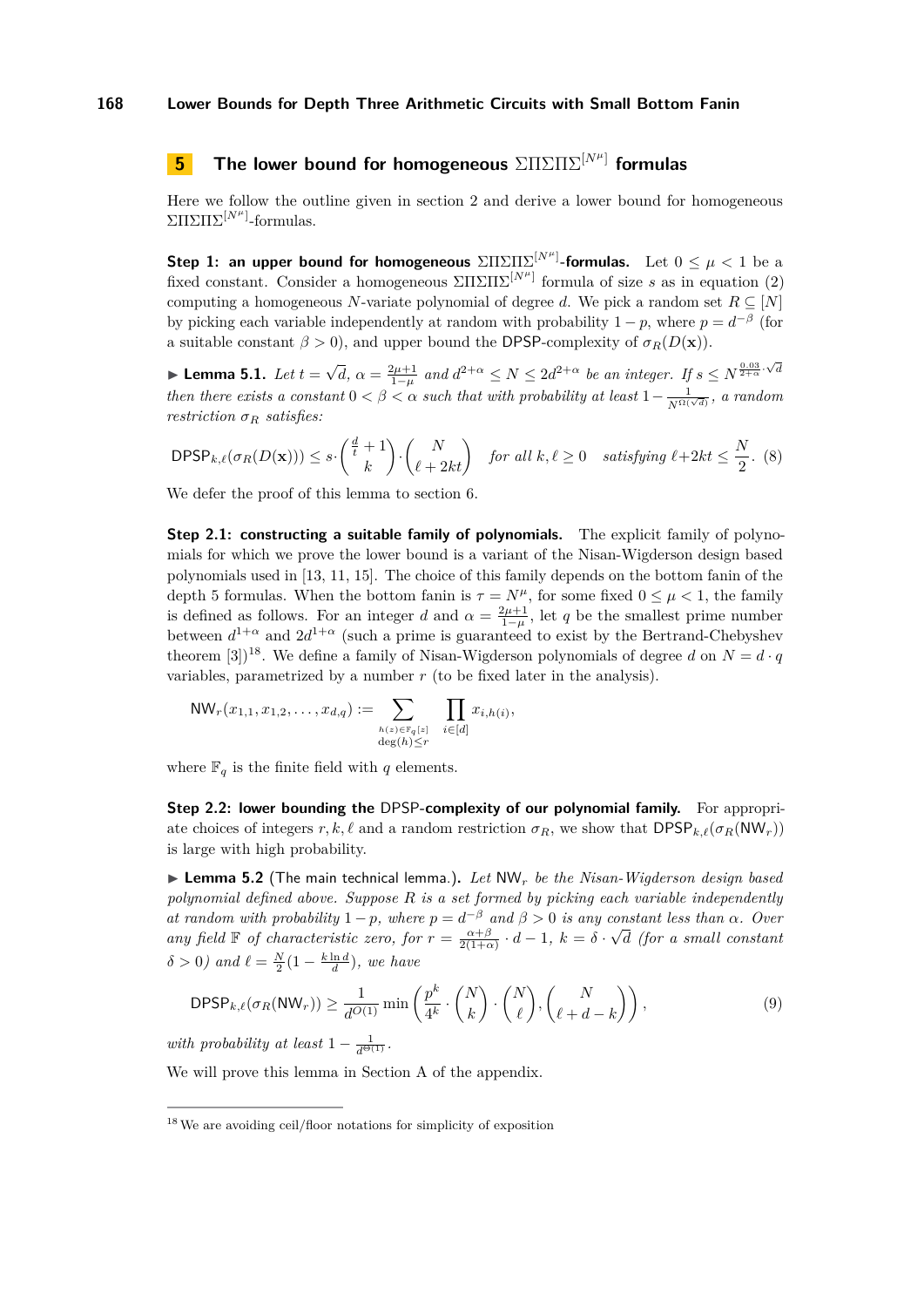**Final Step: comparing the two bounds.** Comparing the probabilities with which equations [\(8\)](#page-10-1) and [\(9\)](#page-10-2) are satisfied, we see that there exists a set *R* such that both of them are simultaneously satisfied, implying:

$$
s \geq \frac{\text{DPSP}_{k,\ell}(\sigma_R(\text{NW}_r))}{\binom{\frac{d}{t}+1}{k} \cdot \binom{N}{\ell+2kt}} = N^{\Omega(\sqrt{d})} \qquad \text{(for small enough constant } \delta)
$$

The above implication can be worked out using the numerical estimates given in lemma [3.1.](#page-7-5) This proves the lower bound of theorem [1.2.](#page-3-4)

# <span id="page-11-0"></span>**6 Upper bounding the measure for homogeneous** ΣΠΣΠΣ[*τ*] **formulas**

Let  $D(\mathbf{x})$  be a homogeneous  $\sum \Pi \sum \Pi \Sigma^{[\tau]}$  formula with bottom fanin bounded by  $\tau = N^{\mu}$ where  $\mu \in [0, 1)$  is a fixed constant.

<span id="page-11-3"></span>
$$
D(\mathbf{x}) = \sum_{i} \prod_{j} \sum_{r} Q_{ijr},\tag{10}
$$

where  $Q_{ijr}$  is a product of linear forms. As before, let  $\alpha = \frac{2\mu+1}{1-\mu}$ . In this section we give a proof of lemma [5.1.](#page-10-3) We first show that when we apply a random restriction to a small homogeneous  $\Sigma\Pi\Sigma\Pi\Sigma^{[N^{\mu}]}$  formula, then with high probability it decomposes into two pieces which are individually much easier to deal with.

<span id="page-11-2"></span>**► Lemma 6.1** (Decomposition under random restrictions.). *Suppose that*  $D(x)$  *has size*  $s$  <  $N^{\frac{0.03}{2+\alpha} \cdot \sqrt{d}}$ . Then, it is possible to fix a constant  $0 < \beta < \alpha$  and<sup>[19](#page-11-1)</sup> form a set *R* by picking *each variable independently at random with probability*  $1 - p$ *, where*  $p = d^{-\beta}$ *, such that with probability at least*  $1 - \frac{1}{N^{\Omega(\sqrt{d})}}$  *the following is true:* 

$$
\sigma_R(D(\mathbf{x})) = D_1(\mathbf{x}) + D_2(\mathbf{x}),
$$

*where*  $D_1(\mathbf{x})$  *is a homogeneous*  $\sum \prod \sum \prod^{[2\sqrt{d}]}$  *formula having top fanin same as that of*  $D(\mathbf{x})$ *, and*  $DPSP_{k,\ell}(D_2(\mathbf{x})) = 0$  *for any choice of k and*  $\ell$ .

Before proving this, let us see why it implies the required upper bound of lemma [5.1.](#page-10-3)

**Proof of Lemma [5.1.](#page-10-3)** Using the decomposition lemma [6.1,](#page-11-2) with probability at least 1 −  $\frac{1}{N^{\Omega(\sqrt{d})}}$  we have:

 $\mathsf{DPSP}_{k,\ell}(\sigma_R(D(\mathbf{x}))) \leq \mathsf{DPSP}_{k,\ell}(D_1(\mathbf{x})).$ 

Let  $t =$ √  $\overline{d}$  and  $k, \ell$  be arbitrary integers satisfying  $\ell + 2kt \leq \frac{N}{2}$ . Then the dimension of the projected shifted partials of  $D_1(\mathbf{x})$  is upper bounded as in [\[11\]](#page-15-14),

$$
\mathsf{DPSP}_{k,\ell}(\sigma_R(D(\mathbf{x}))) \leq s \cdot \binom{\frac{d}{t} + 1}{k} \cdot \binom{N}{\ell + 2kt}.\tag{11}
$$

This proves lemma  $5.1$ .

### **6.1 Proof of the decomposition lemma**

We will prove lemma [6.1](#page-11-2) here by considering two cases separately:  $0 \leq \mu \leq \frac{1}{5}$  and  $\frac{1}{5} < \mu < 1$ . Let  $t = \sqrt{d}$ .

$$
\blacksquare
$$

<span id="page-11-1"></span><sup>&</sup>lt;sup>19</sup> The requirement of  $\beta < \alpha$  in the statement of lemma [6.1](#page-11-2) comes from Lemma [5.2.](#page-10-4)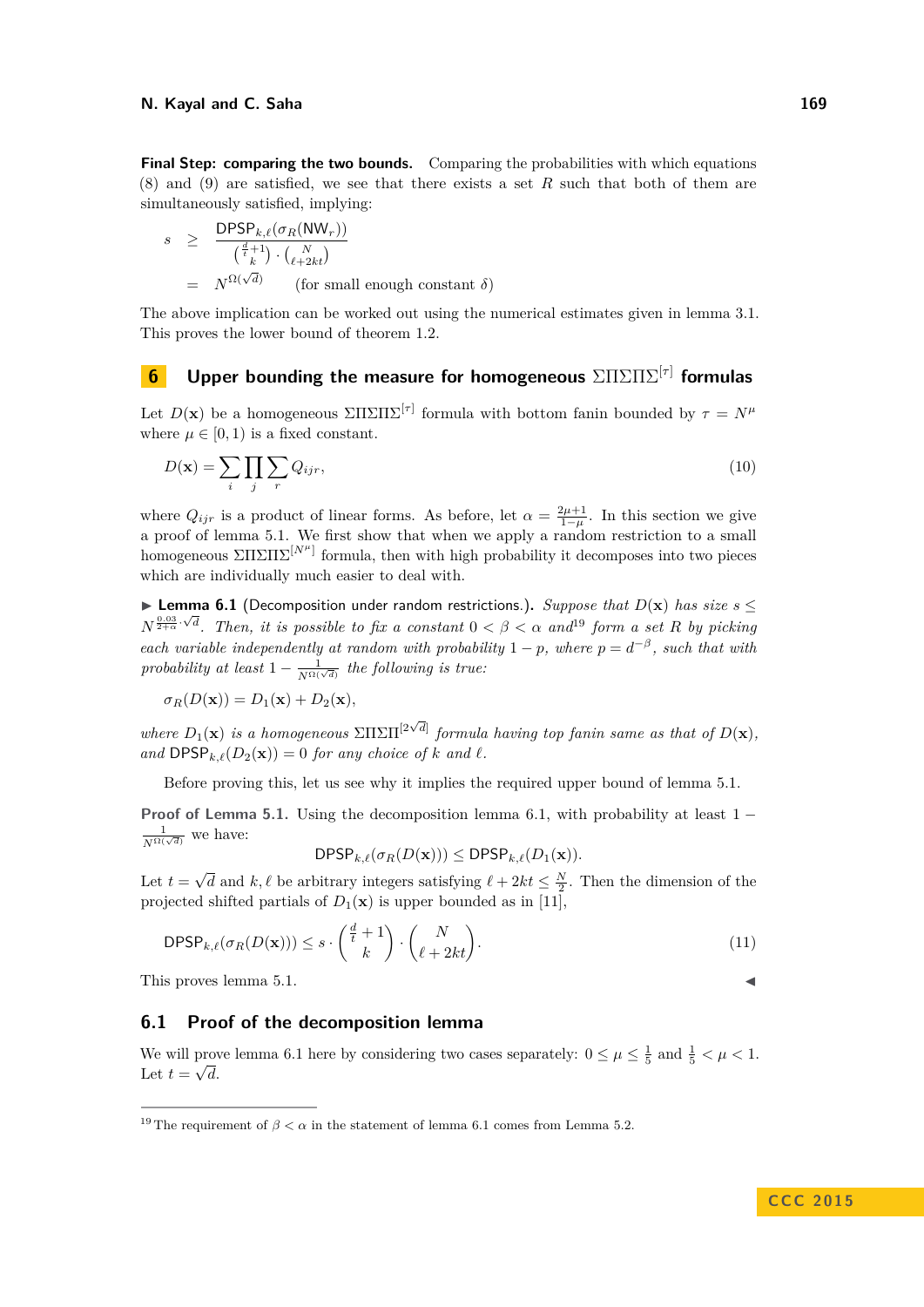**Case 1.** Suppose  $0 \leq \mu \leq \frac{1}{5}$ . In this case the analysis is similar to the one outlined in Section [2.](#page-4-1) Let  $Q_{ijr}$  be a product of linear forms as in equation [\(10\)](#page-11-3) and deg( $Q_{ijr}$ )  $> 2t$ . Then  $Q_{ijr}$  can be expressed as  $Q_{ijr} = \tilde{Q}_{ijr} \cdot P_{ijr}$  such that  $\deg(\tilde{Q}_{ijr}) = 2t$ , by simply multiplying out 2*t* linear forms in  $Q_{ijr}$ . Since the support of every linear form in  $Q_{ijr}$  is bounded by  $\tau = N^{\mu}$ , the number of monomials in  $\tilde{Q}_{ijr}$  is bounded by  $\tau^{2t} = (N^{\mu})^{2t}$ . The monomials of  $\tilde{Q}_{ijr}$  are of two types – those with individual degree of every variable bounded by 2 (and hence has support at least  $t$ ), and those with at least one variable of degree 3 or more.

Let R be a set formed by picking every variable independently at random with probability  $1 - p$ , where  $p = d^{-\beta}$  for an appropriate choice of  $\beta$  (to be fixed shortly). The probability that any monomial of support at least *t* in  $\tilde{Q}_{ijr}$  survives under the random restriction  $\sigma_R$ is bounded by  $p^t \cdot (N^{\mu})^{2t}$ . Running over all  $Q_{ijr}$  in equation [\(10\)](#page-11-3), with probability at least  $1 - s \cdot p^t \cdot (N^\mu)^{2t},$ 

$$
\sigma_R(D(\mathbf{x})) = \sum_i \prod_j \sum_{\substack{r \\ \deg(Q_{ijr}) \leq 2t}} \sigma_R(Q_{ijr}) + P,
$$

where every monomial in *P* has a variable of degree 3 or more. Naturally,  $\text{DPSP}_{k,\ell}(P) = 0$ for any choice of *k* and *l*. Since  $s \le N^{\frac{0.03}{2+\alpha} \cdot \sqrt{d}}$ ,  $p = d^{-\beta}$ ,  $\alpha = \frac{2\mu + 1}{1-\mu}$  and  $t =$ √ *d*, the "bad" probability is

$$
s \cdot p^t \cdot (N^{\mu})^{2t} \leq (N^{\frac{0.03}{2+\alpha}} \cdot d^{-\beta} \cdot N^{2\mu})^t
$$
  
 
$$
\leq (N^{\frac{0.03}{2+\alpha}} \cdot N^{-\frac{\beta}{2+\alpha}} \cdot 2^{\frac{\beta}{2+\alpha}} \cdot N^{2\mu})^t, \quad \text{as } \left(\frac{N}{2}\right)^{\frac{1}{2+\alpha}} \leq d \leq N^{\frac{1}{2+\alpha}}
$$

The above quantity is at most  $\frac{1}{N^{\Omega(\sqrt{d})}}$  if

**1.**  $2\mu + \frac{0.03}{2+\alpha} < \frac{\beta}{2+\alpha}$ , and

**2.**  $0 < \beta < \alpha$ .

It is easy to verify that these two conditions are satisfied if  $\beta = \frac{6.5\mu + 0.03}{1-\mu}$  and considering  $\mu \leq \frac{1}{5}$ .

**Case 2.** Suppose  $\frac{1}{5} < \mu < 1$ . In this case we apply the random restriction in two phases.

**Phase 1:** Pick each variable independently at random with probability  $1 - p_1$ , where  $p_1 =$  $d^{-\beta_1}$ , and form a set  $R_1$ . ( $\beta_1$  will be fixed shortly.) Let *g* be a linear form in a product  $Q_{ijr}$ . Assume without loss of generality that the support of *g* is exactly  $\tau = N^{\mu}$  (if not, simply fill in *g* with variables having zero coefficients). Then, the expected value of the support size of  $\sigma_{R_1}(g)$  is

 $\gamma := \mathcal{E}[\text{support size of } g] = d^{-\beta_1} \cdot N^{\mu}.$ 

By Chernoff bound,

<span id="page-12-0"></span> $\Pr{\text{bottom fanin of } \sigma_{R_1}(D(\mathbf{x})) \ge (1 + \sqrt{3}) \cdot \gamma} \le s \cdot e^{-\gamma}.$ 

One can verify that the above probability is less than  $\frac{1}{N^{\Omega(\sqrt{d})}}$  if

$$
\mu \cdot (2+\alpha) > \beta_1 + \frac{1}{2},\tag{12}
$$

as  $s \leq N^{\frac{0.03}{2+\alpha} \cdot \sqrt{d}}$ . We will set  $\beta_1$  shortly to satisfy the above condition.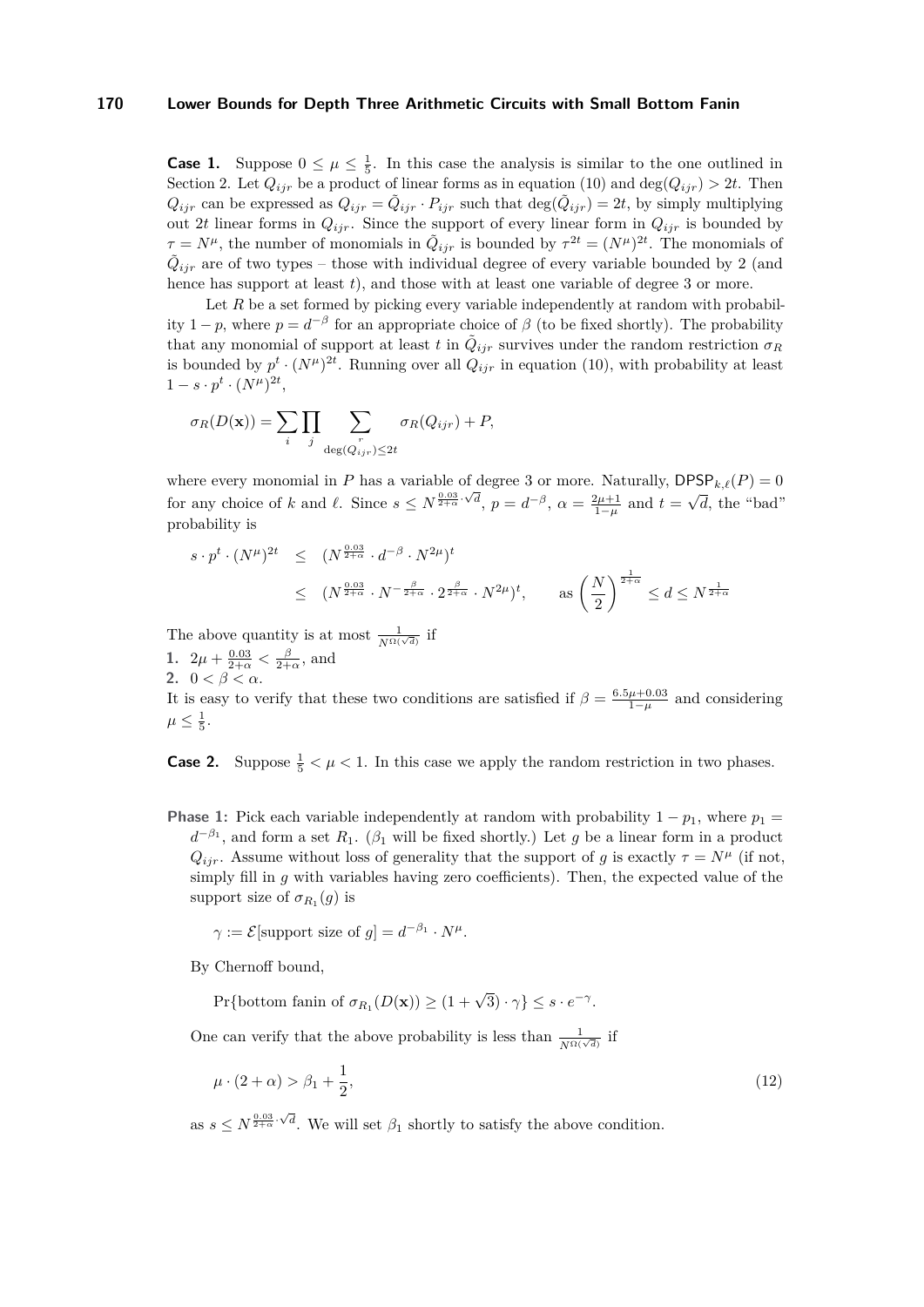**Phase 2:** Pick each variable independently at random (and independent of Phase 1) with probability  $1 - p_2$ , where  $p_2 = d^{-\beta_2}$ , and form a set  $R_2$ . ( $\beta_2$  will be set to an appropriate value shortly.) We wish to study the formula  $\sigma_{R_2}(\sigma_{R_1}(D(\mathbf{x}))) = \sigma_{R_1 \cup R_2}(D(\mathbf{x}))$ .

If we set  $\beta_1$  satisfying equation [\(12\)](#page-12-0) then with high probability the bottom fanin of *σ*<sub>*R*<sub>1</sub></sub>(*D*(**x**)) is less than  $(1 + \sqrt{3}) \cdot \gamma$  – assume that this happens after Phase 1. The argument from here on is similar to that in Case 1. Let

$$
\sigma_{R_1}(D(\mathbf{x})) = \sum_i \prod_j \sum_r Q'_{ijr},
$$

where each linear form in every  $Q'_{ijr}$  has support size bounded by  $(1 + \sqrt{3}) \cdot \gamma$ . If  $deg(Q'_{ijr}) \geq 2t$  then  $Q'_{ijr} = \tilde{Q'}_{ijr} \cdot P'_{ijr}$  where  $deg(\tilde{Q'}_{ijr}) = 2t$  and number of monomial  $\frac{d}{d}V_{ijr} = \frac{d}{dt} \lim_{j \to \infty} \frac{d}{dt} \left(1 + \frac{d}{dt}\right)^{2t} \cdot \gamma^{2t}$ . Once again, focus on those monomials in  $\tilde{Q'}_{ijr}$  is bounded by  $(1 + \sqrt{3})^{2t} \cdot \gamma^{2t}$ . Once again, focus on those monomials in  $\tilde{Q'}_{ijr}$ that have support at least *t*. (Each of the remaining monomials in  $\tilde{Q'}_{ijr}$  has a variable of degree 3 or more.) The probability that any of those monomials in  $\tilde{Q'}_{ijr}$  survives after degree 3 or more.) The probability that any or those monomials in  $Q_{ijr}$  survives after the random restriction  $\sigma_{R_2}$  is applied is bounded by  $p_2^t \cdot (1 + \sqrt{3})^{2t} \cdot \gamma^{2t}$ . Hence with probability at least  $1 - s \cdot p_2^t \cdot (1 + \sqrt{3})^{2t} \cdot \gamma^{2t}$ ,

$$
\sigma_{R_1 \cup R_2}(D(\mathbf{x})) = \sigma_{R_2}(\sigma_{R_1}(D(\mathbf{x}))) = \sum_i \prod_j \sum_{\substack{r \\ \deg(Q'_{ijr}) \leq 2t}} \sigma_{R_2}(Q'_{ijr}) + P',
$$

where  $\text{DPSP}_{k,\ell}(P') = 0$  for any  $k, \ell$ . Let us calculate the bad probability a bit more closely.

$$
s \cdot p_2^t \cdot (1+\sqrt{3})^{2t} \cdot \gamma^{2t} \leq [N^{\frac{0.03}{2+\alpha}} \cdot p_2 \cdot (1+\sqrt{3})^2 \cdot \gamma^2]^t
$$
  
=  $[N^{\frac{0.03}{2+\alpha}} \cdot d^{-\beta_2} \cdot (1+\sqrt{3})^2 \cdot d^{-2\beta_1} \cdot N^{2\mu}]^t$ .  
the above quantity is less than  $\frac{1}{\sqrt{3+\alpha}}$  if

The above quantity is less than  $\frac{1}{N^{\Omega(\sqrt{d})}}$  if

<span id="page-13-1"></span><span id="page-13-0"></span>
$$
2\mu \cdot (2+\alpha) + 0.03 < \beta_2 + 2\beta_1, \qquad \text{and} \tag{13}
$$

$$
\beta_1 + \beta_2 < \alpha \quad \& \quad \beta_1, \beta_2 > 0 \tag{14}
$$

The requirement stated in equation [\(14\)](#page-13-0) comes from Lemma [5.2,](#page-10-4) as Phase 1 and 2 together amounts to setting each variable zero independently with probability  $1 - p_1 p_2 =$  $1 - d^{-(\beta_1 + \beta_2)}$ . It is easy to verify that the conditions stated by equations [\(12\)](#page-12-0), [\(13\)](#page-13-1) and [\(14\)](#page-13-0) are satisfied by choosing

$$
\beta_1 = \mu \cdot (2 + \alpha) - 0.51
$$
  
\n
$$
\beta_2 = 1.06,
$$
  
\nand keeping in mind that  $\mu > \frac{1}{5}$ .

This completes the proof of the decomposition lemma.

### **7 Summary and discussion**

A recent line of research on arithmetic circuit lower bounds uses the dimension of the space of shifted partials and its variant the projected shifted partials under random restriction as a complexity measure to make progress on proving lower bounds for certain interesting classes of arithmetic circuits, namely regular formulas and homogeneous depth four formulas. (The dimension of the space of shifted partials measure is in turn based on the classical measure of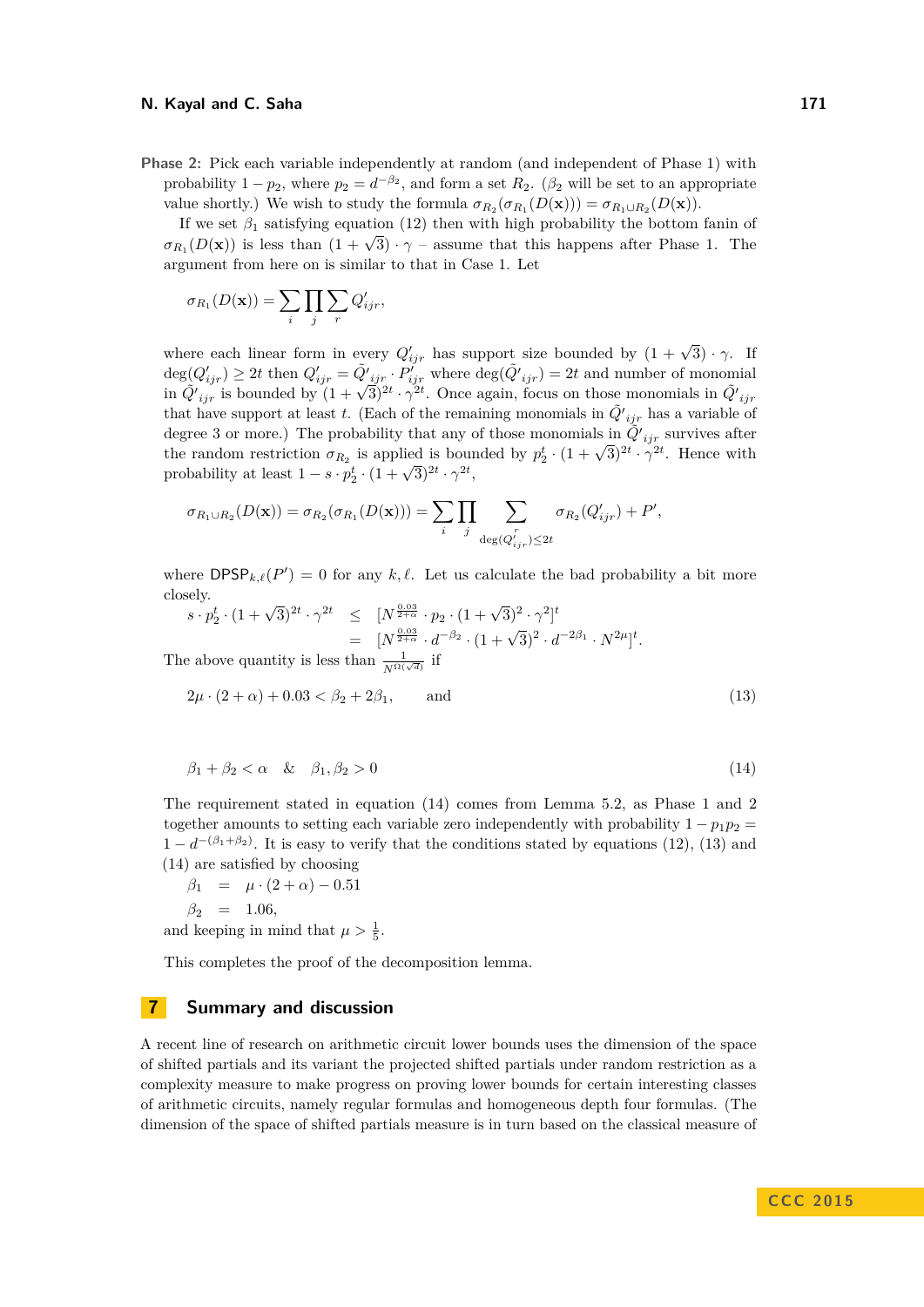the dimension of the space of partial derivatives.) The formal degree of a homogeneous depth four formula (or a regular formula) is bounded by the degree (or the order of the degree) of the polynomial that it computes. At this point it was not clear if the present techniques are applicable to models where the formal degree is much higher than the degree of the computed polynomial. One very interesting (and arguably the simplest nontrivial) example of such an unrestricted formal degree model is (nonhomogeneous) depth three circuits over fields of characteristic zero – its power being exhibited by the recent work of [\[7\]](#page-15-3).

Our work takes a step forward in this direction by showing an exponential lower bound for (nonhomogeneous) depth three circuits with small bottom fanin over fields of characteristic zero. Along the way we also show an exponential lower bound for homogeneous depth five formulas with small bottom fanin. The second result is for an explicit polynomial in VNP. An immediate question is whether the combinatorial argument from [\[15\]](#page-15-15) can be suitably adapted so that the lower bound of theorem [1.2](#page-3-4) holds for iterated matrix multiplication as well. Both these results are obtained by building upon the current techniques on shifted patials based measures. It would be very interesting to prove analogous lower bounds for less restrictive subclasses of arithmetic circuits.

 $\blacksquare$  Can we drop the restriction of 'small bottom fanin' from both the models – (nonhomogeneous) depth three circuits and homogeneous depth five circuits – and still show an exponential lower bound?

A few other intriguing problems on arithmetic circuit lower bounds are worth mentioning here:

- Show a super-polynomial lower bound for homogeneous bounded depth arithmetic circuits.  $\blacksquare$
- Show a super-polynomial lower bound for homogeneous arithmetic formulas.  $\overline{\phantom{a}}$
- Show a super-polynomial separation between homogeneous product-depth- $\Delta$  formulas  $\mathcal{L}_{\mathcal{A}}$ and homogeneous product-depth- $(\Delta - 1)$  formulas.
- Solve the above problems without the assumption of homogeneity.  $\equiv$

Solutions to these problems, using present or new techniques, would give a significant boost to our understanding of arithmetic circuit lower bounds.

**Acknowledgements.** The authors would like to thank Amit Chakrabarti, Mrinal Kumar, Satya Lokam and Ramprasad Saptharishi for helpful discussions. In particular, Ramprasad pointed out to us that a lemma in [\[7\]](#page-15-3) can be improved quantitatively and that the  $\Sigma\Pi\Sigma$ circuits which come out of the depth reduction in [\[7\]](#page-15-3) in fact have small bottom fanin.

#### **References**

- <span id="page-14-1"></span>**1** Manindra Agrawal and V. Vinay. Arithmetic circuits: A chasm at depth four. In *FOCS*, pages 67–75, 2008.
- <span id="page-14-4"></span>**2** Noga Alon. Perturbed Identity Matrices Have High Rank: Proof and Applications. *Combinatorics, Probability & Computing*, 18(1-2):3–15, 2009.
- <span id="page-14-3"></span>**3** Paul Erdös. Beweis eines Satzes von Tschebyschef. *Acta Sci. Math. (Szeged)*, 5:194–198, 1930-1932.
- <span id="page-14-2"></span>**4** Hervé Fournier, Nutan Limaye, Guillaume Malod, and Srikanth Srinivasan. Lower bounds for depth 4 formulas computing iterated matrix multiplication. In *STOC*, pages 128–135, 2014.
- <span id="page-14-0"></span>**5** Dima Grigoriev and Marek Karpinski. An exponential lower bound for depth 3 arithmetic circuits. In *STOC*, pages 577–582, 1998.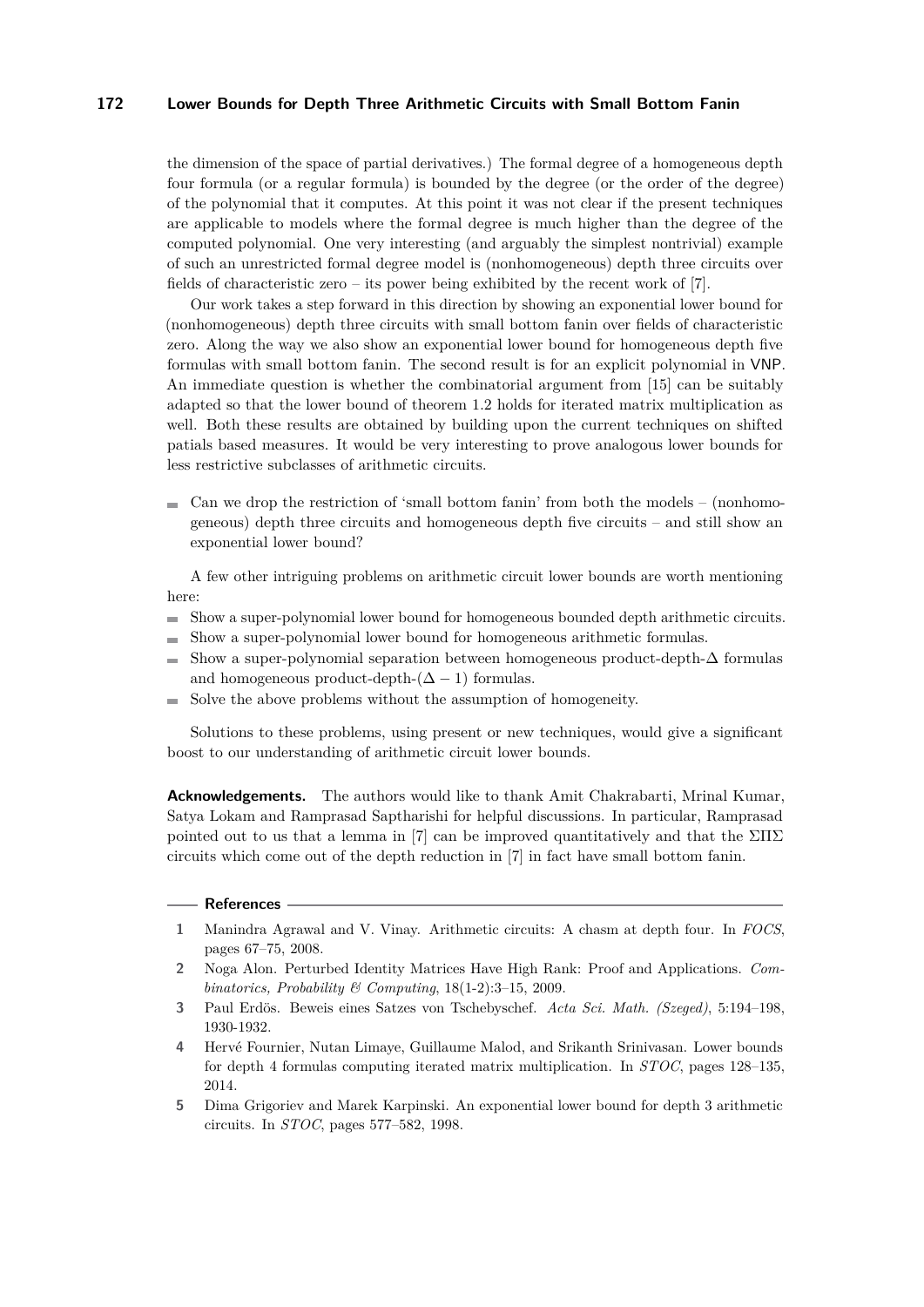- <span id="page-15-5"></span>**6** Dima Grigoriev and Alexander A. Razborov. Exponential lower bounds for depth 3 arithmetic circuits in algebras of functions over finite fields. *Appl. Algebra Eng. Commun. Comput.*, 10(6):465–487, 2000.
- <span id="page-15-3"></span>**7** Ankit Gupta, Pritish Kamath, Neeraj Kayal, and Ramprasad Saptharishi. Arithmetic circuits: A chasm at depth three. In *FOCS*, pages 578–587, 2013.
- <span id="page-15-11"></span>**8** Ankit Gupta, Neeraj Kayal, Pritish Kamath, and Ramprasad Saptharishi. Approaching the chasm at depth four. In *CCC*, 2013.
- <span id="page-15-19"></span>**9** G. H. Hardy and S. Ramanujan. Asymptotic formulae in combinatory analysis. *Proceedings of the London Mathematical Society*, s2-17(1):75–115, 1918.
- <span id="page-15-10"></span>**10** Neeraj Kayal. An exponential lower bound for the sum of powers of bounded degree polynomials. Technical report, Electronic Colloquium on Computational Complexity (ECCC), 2012.
- <span id="page-15-14"></span>**11** Neeraj Kayal, Nutan Limaye, Chandan Saha, and Srikanth Srinivasan. An exponential lower bound for homogeneous depth four arithmetic formulas. In *FOCS*, pages 61–70, 2014.
- <span id="page-15-13"></span>**12** Neeraj Kayal, Nutan Limaye, Chandan Saha, and Srikanth Srinivasan. Super-polynomial lower bounds for depth-4 homogeneous arithmetic formulas. In *STOC*, pages 119–127, 2014.
- <span id="page-15-12"></span>**13** Neeraj Kayal, Chandan Saha, and Ramprasad Saptharishi. A super-polynomial lower bound for regular arithmetic formulas. In *STOC*, pages 146–153, 2014.
- <span id="page-15-9"></span>**14** Pascal Koiran. Arithmetic circuits: The chasm at depth four gets wider. *Theoretical Computer Science*, 448:56–65, 2012.
- <span id="page-15-15"></span>**15** Mrinal Kumar and Shubhangi Saraf. On the power of homogeneous depth 4 arithmetic circuits. In *FOCS*, pages 364–373, 2014.
- <span id="page-15-17"></span>**16** Mrinal Kumar and Shubhangi Saraf. Superpolynomial lower bounds for general homogeneous depth 4 arithmetic circuits. In *ICALP (1)*, pages 751–762, 2014.
- <span id="page-15-18"></span>**17** D.E. Littlewood. *The Theory of Group Characters and Matrix Representations of Groups*. Ams Chelsea Publishing. AMS Chelsea Pub., 2nd edition, 1950.
- <span id="page-15-1"></span>**18** Noam Nisan and Avi Wigderson. Lower bounds on arithmetic circuits via partial derivatives. *Computational Complexity*, 6(3):217–234, 1997. Available at [http://www.math.ias.edu/](http://www.math.ias.edu/~avi/PUBLICATIONS/MYPAPERS/NW96/final.pdf) [~avi/PUBLICATIONS/MYPAPERS/NW96/final.pdf](http://www.math.ias.edu/~avi/PUBLICATIONS/MYPAPERS/NW96/final.pdf).
- <span id="page-15-2"></span>**19** H. J. Ryser. Combinatorial mathematics. *Math. Assoc. of America*, 14, 1963.
- <span id="page-15-7"></span>**20** Ramprasad Saptharishi. Personal communication, 2014.
- <span id="page-15-6"></span>**21** Amir Shpilka. *Lower Bounds for Small Depth Arithmetic and Boolean Circuits*. PhD thesis, The Hebrew University, 2001.
- <span id="page-15-0"></span>**22** Amir Shpilka and Avi Wigderson. Depth-3 arithmetic formulae over fields of characteristic zero. In *IEEE Conference on Computational Complexity*, pages 87–, 1999. Available at <http://eccc.hpi-web.de/report/1999/023/>.
- <span id="page-15-16"></span>**23** Amir Shpilka and Avi Wigderson. Depth-3 arithmetic circuits over fields of characteristic zero. *Computational Complexity*, 10(1):1–27, 2001.
- <span id="page-15-4"></span>**24** Amir Shpilka and Amir Yehudayoff. Arithmetic circuits: A survey of recent results and open questions. *Foundations and Trends in Theoretical Computer Science*, 5:207–388, March 2010.
- <span id="page-15-8"></span>**25** Sébastien Tavenas. Improved bounds for reduction to depth 4 and depth 3. In *MFCS*, pages 813–824, 2013.

# <span id="page-15-20"></span>**A Proof of Lemma [5.2](#page-10-4)**

In this section we prove lemma [5.2,](#page-10-4) i.e. we show that the dimension of projected shifted partial derivatives of a randomly restricted Nisan-Wigderson design based polynomial is within a "small' factor of the maximum possible with high probability. Our proof is very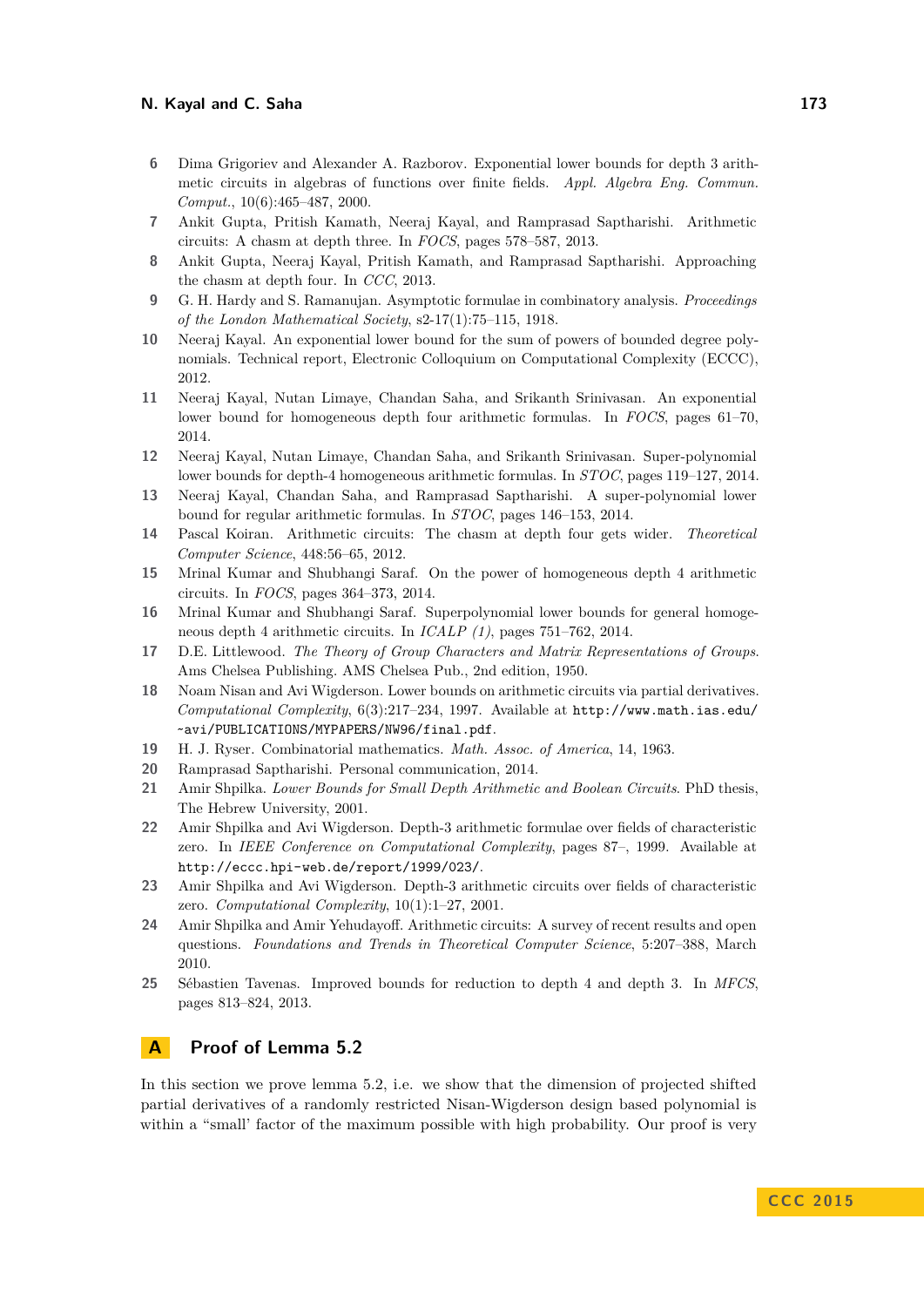similar to the proof of Lemma 13 in  $[11]$  – in fact, we reuse quite a bit of the argument from there but carefully tune it at places to achieve the required setting of parameters. Proofs of some of the propositions in this section are collected in Section [B.](#page-23-0) Let  $e \stackrel{\text{def}}{=} (d-k)$  throughout the rest of this section.

**Preliminaries.** Note that in the construction in Section [5](#page-10-5) of NW<sub>r</sub>, there is a 1-1 correspondence between the variable indices in [*N*] and points in  $[d] \times [q]$ . Being homogeneous and multilinear of degree  $d$ , the monomials of  $NW<sub>r</sub>$  are in 1-1 correspondence with sets in  $\binom{[N]}{d} \equiv \binom{[d] \times [q]}{d}$ . Indeed, from the construction it is clear that the coefficient of any monomial in  $NW_r$  is either 0 or 1 and that there is a 1-1 correspondence between monomials in the support of  $NW_r$  and univariate polynomials of degree at most r in  $\mathbb{F}_q[z]$ . Now since two distinct polynomials of degree *r* over a field have at most *r* common roots we get:

**Proposition 1.1** (A basic property of our construction). For any two distinct sets  $D_1, D_2 \in$  $\left(\begin{matrix} [d] \times [q] \\ d \end{matrix}\right)$  in the support of  $\text{NW}_r$ , we have

 $|D_1 \cap D_2| \leq r$ .

Let *R* be a set formed by picking each variable independently at random with probability  $1 - p$ , where  $p = d^{-\beta}$  for  $0 < \beta < \alpha$ . Our goal for the remainder of this section is to lower bound  $\mathsf{DPSP}_{k,\ell}(\sigma_R(NW_r)).$ 

**Reformulating our goal in terms of the rank of an explicit matrix.** Let *f* be any homogeneous multilinear polynomial of degree *d* on *N* variables. Then we have

$$
\partial_{\scriptscriptstyle\mathrm{ML}}^{-k}f=\left\{\partial^C f\ :\ C\in\binom{[N]}{k}\right\}.
$$

Note that every *k*-th order derivative of *f* is homogeneous and multilinear of degree  $(d-k)$ . Hence

$$
\pi(\mathbf{x}=\ell \cdot \partial_{\mathrm{ML}}^{-k} f) = \left\{ \mathbf{x}_A \cdot \sigma_A \left( \partial^C f \right) : A \in \binom{[N]}{\ell}, \quad C \in \binom{[N]}{k} \right\}.
$$

Thus we have

I **Proposition 1.2.** *For any homogeneous multilinear polynomial f of degree d on N variables* and for all integers  $k$  and  $\ell$ :

$$
\mathsf{DPSP}_{k,\ell}(f) = \dim \left( \left\{ \mathbf{x}_A \cdot \sigma_A \left( \partial^C f \right) \ : \ A \in \binom{[N]}{\ell}, \quad C \in \binom{[N]}{k} \right\} \right).
$$

Now the F-linear dimension of any set of polynomials is the same as the rank of the matrix corresponding to our set of polynomials in the natural way. In fact, we will focus our attention on a subset of rows of this matrix and prove a lower bound on the rank of the matrix defined by this subset of rows. Specifically,

 $\blacktriangleright$  **Proposition 1.3.** Let f be a homogeneous multilinear polynomial of degree *d* on *N* variables. Let  $k, \ell$  be integers. Define a matrix  $M(f)$  as follows. The rows of  $M(f)$  are labelled by pairs *of subsets*  $(A, C) \in \binom{[N]}{\ell} \times \binom{[N]}{k}$  such that  $A \cap C = \Phi$  *(null set) and columns are indexed by*  $subsets\ S\in\binom{[N]}{\ell+e}$ *.* Each row  $(A,C)$  corresponds to the polynomial

$$
f_{A,C} \stackrel{\text{def}}{=} \mathbf{x}_A \cdot \sigma_A \left( \partial^C f \right)
$$

*in the following way. The S-th entry of the row*  $(A, C)$  *is the coefficient of*  $\mathbf{x}_S$  *in the polynomial fA,C . Then,*

$$
\mathsf{DPSP}_{k,\ell}(f) \ge \text{rank}(M(f)).
$$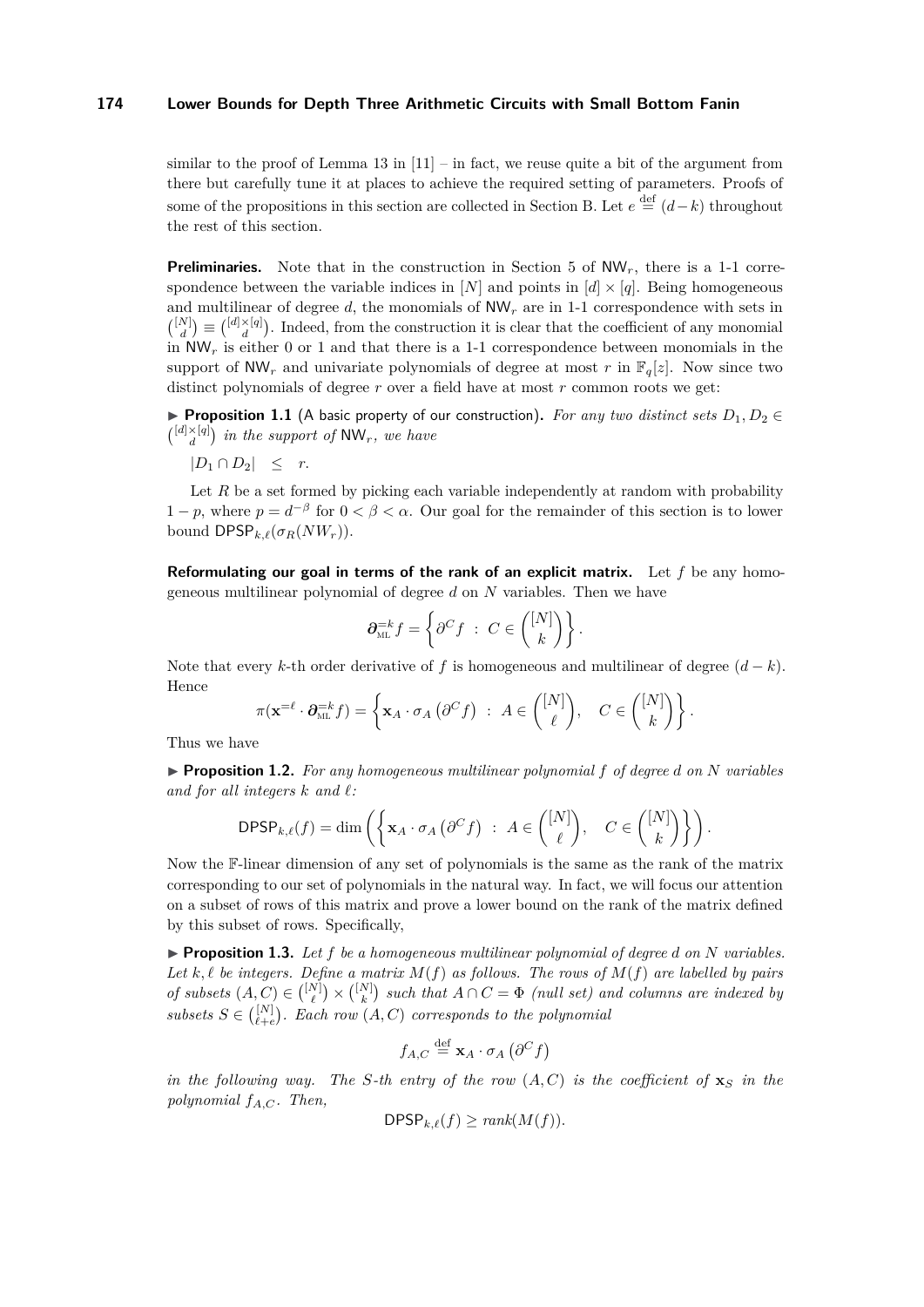So our problem is equivalent to lower bounding the rank of the matrix  $M(f)$  for our constructed polynomial  $f$ . Now note that the entries of  $M(f)$  are coefficients of appropriate monomials of *f* and it will be helpful to us in what follows to keep track of this information. We will do it by assigning a label to each cell of  $M(f)$  as follows. We will think of every  $\text{location in the matrix } M(f) \text{ being labelled with either a set } D \in \binom{[N]}{d} \text{ or the label \textbf{InvalidSet}}$ depending on whether that entry contains the coefficient of the monomial  $\mathbf{x}_D$  of f or it would have been zero regardless of the actual coefficients of *f*. Specifically, let us introduce the following notation. For sets *A, B* define:

$$
1,
$$

 $A \setminus B =$  $\int A \setminus B$  if  $B \subseteq A$ InvalidSet otherwise

**2.**

$$
A \uplus B = \begin{cases} A \cup B & \text{if } B \cap A = \emptyset \\ \text{InvalidSet} & \text{otherwise} \end{cases}
$$

Then the label of the  $((A, C), S)$ -th cell of  $M(f)$  is defined to be the set  $(S \setminus A) \cup C$ . Equivalently, if the label of a cell of the  $(A, C)$ -th row of M is a set D then the column must be the one corresponding to  $S = (D \setminus C) \cup A$  (if *C* is not a subset of *D* or if *D* and *A* are not disjoint then *D* cannot occur in the row indexed by  $(A, C)$ ). For the rest of this section, we will refer to  $M(\sigma_R(NW_r))$  simply as the matrix M. Our goal then is to show that the rank of this matrix *M* is reasonably close to the trivial upper bound, viz. the minimum of the number of rows and the number of columns of *M* with high probability. It turns out that our matrix *M* is a relatively sparse matrix and we will exploit this fact by using a relevant lemma from real matrix analysis to obtain a lower bound on its rank.

**The Surrogate Rank.** Consider the matrix  $B \stackrel{\text{def}}{=} M^T \cdot M$ . Then *B* is a real symmetric, positive semidefinite matrix. From the definition of *B* it is easy to show that:

▶ **Proposition 1.4.** *Over any field* **F** *we have* 

$$
rank(B) \le rank(M).
$$

*Over the field* R *of real numbers we have*

$$
rank(B) = rank(M).
$$

So it suffices to lower bound the rank of *B*. By an application of Cauchy-Schwarz on the vector of nonzero eigenvalues of *B*, one obtains:

 $\blacktriangleright$  **Lemma 1.5** ([\[2\]](#page-14-4)). *Over the field of real numbers*  $\mathbb R$  *we have:* 

$$
rank(B) \ge \frac{\text{Tr}(B)^2}{\text{Tr}(B^2)}.
$$

Let us call the quantity  $\frac{\text{Tr}(B)^2}{\text{Tr}(B^2)}$  $\frac{\text{Tr}(B)}{\text{Tr}(B^2)}$  as the surrogate rank of *B*, denoted SurRank(*B*). It then suffices to show that this quantity is within a 'small' factor of  $U = \min(\binom{N}{\ell+e}, \binom{N}{\ell} \cdot \binom{N}{k})$ with high probability. In the rest of this section, we will first derive an exact expression for  $SurRank(B)$  and then show that it is close to  $U$  (again, with high probability). In the following discussion we would need an estimate of a quantity  $R_d(w, r)$  that denotes the number of univariate polynomials in  $\mathbb{F}_q[z]$  of degree at most *r* having exactly *w* distinct roots in [*d*].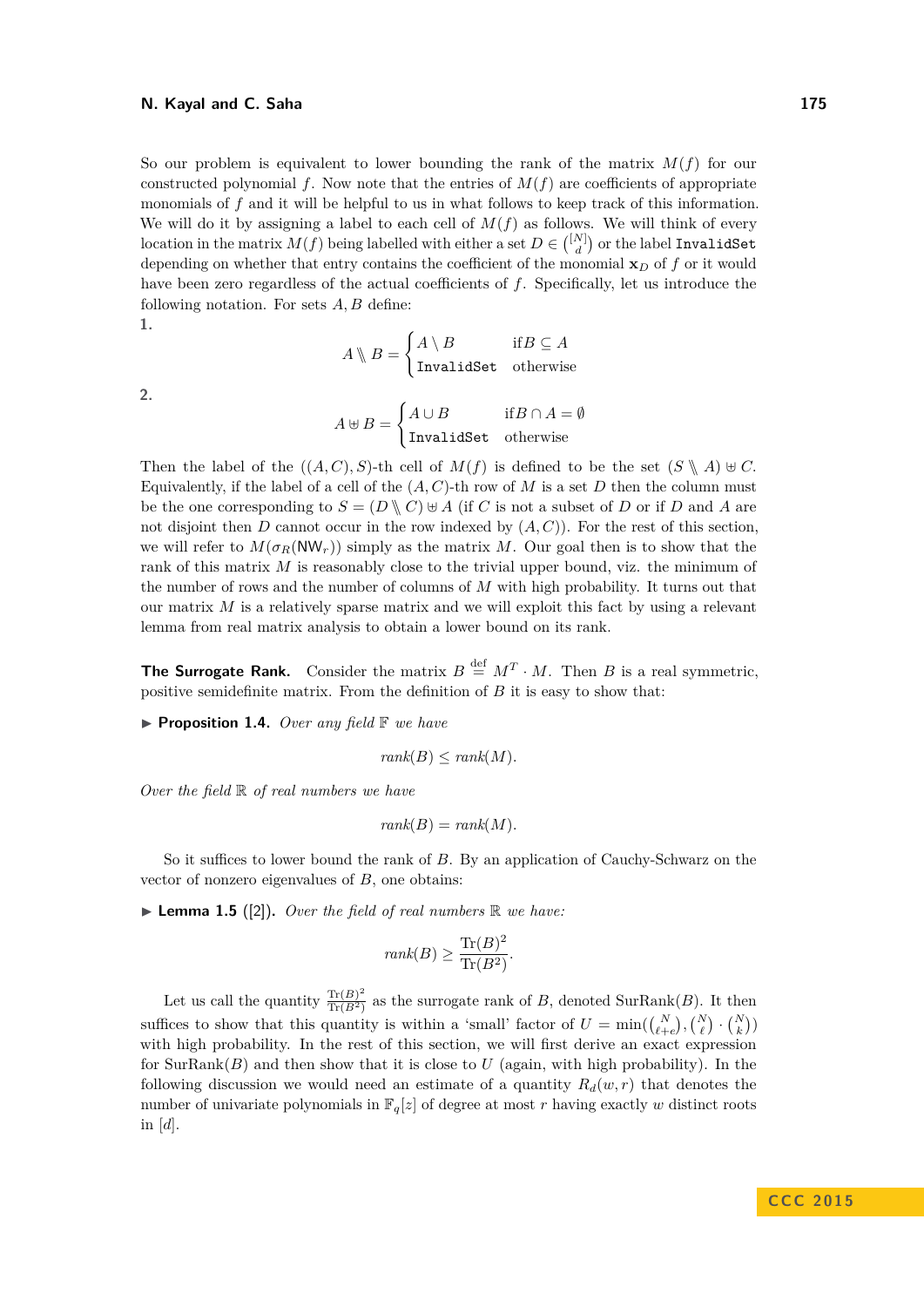**An estimate for**  $R_d(w, r)$ . First note that any polynomial  $h(z) \in \mathbb{F}_q[z]$  of degree at most *r* that has *w* roots in [*d*] must be of the form

$$
h(z)=(z-\alpha_1)\cdot(z-\alpha_2)\cdot\ldots\cdot(z-\alpha_w)\cdot\hat{h}(z),
$$

where each  $\alpha_i$  is in [*d*] and  $\hat{h}(z) \in \mathbb{F}_q[z]$  is of degree at most  $(r - w)$ . Thus we have

$$
R_d(w,r) \le q^{r-w+1} \cdot \binom{d}{w} \le q^{r+1} \cdot \left(\frac{d}{q}\right)^w \cdot \frac{1}{w!}
$$
\n
$$
(15)
$$

### **A.1 Deriving an exact expression for** SurRank(*B*)**.**

We will now calculate an exact expression for  $SurRank(B)$ , or equivalently an exact expression for Tr( $B$ ) and Tr( $B<sup>2</sup>$ ).

**Calculating**  $Tr(B)$ . Calculating  $Tr(B)$  is fairly straightforward. From the definition of the matrix *B* we have:

<span id="page-18-1"></span>**Proposition 1.6.** For any  $0, \pm 1$  matrix  $M$  (i.e. a matrix all of whose entries are either 0*, or* +1 *or* −1*) we have*

$$
Tr(B) = Tr(MT \cdot M) = number of nonzero entries in M.
$$

Now we can calculate the number of nonzero entries in  $M$  by going over all sets  $D \in$  $\binom{[N]}{d} \cap \text{Supp}(\sigma_R(\text{NW}_r))$ , calculating the number of cells of *M* labelled with *D* and adding these up. Clearly

$$
\sigma_R(\mathsf{NW}_r) = \sum_{D \in \text{Supp}(\mathsf{NW}_r)} e_D \cdot \mathbf{x}_D,
$$

where  $e_D$  is an indicator variable such that  $e_D = 1$  if  $\sigma_R(\mathbf{x}_D) \neq 0$ , and  $e_D = 0$  otherwise. Hereafter, we will refer to  $\sigma_R(\text{NW}_r)$  as g at some places, and the number of monomials in *σR*(NW<sub>*r*</sub>) as  $μ(q)$ .

$$
\mu(g) = \sum_{D \in \text{Supp}(N\mathsf{W}_r)} e_D
$$

$$
\Rightarrow \mathcal{E}[\mu(g)] = p^d \cdot q^{r+1} = \gamma \text{ (say)}
$$

$$
\Rightarrow \mathcal{E}[\text{Tr}(B)] = \gamma \cdot {d \choose k} \cdot {N-d \choose \ell}.
$$

<span id="page-18-0"></span>**• Proposition 1.7.**  $Pr\left[\text{Tr}(B) \leq \frac{1}{2} \cdot \gamma \cdot {d \choose k} \cdot {N-d \choose \ell} \right] \leq \frac{10}{pd^{\alpha}}$ . (Proof in Section [B](#page-23-0))

**Calculating** Tr( $B^2$ ). From the definition of  $B = M^T \cdot M$  and expanding out the relevant summations we get:

**Proposition 1.8.**  $\text{Tr}(B^2)$  *equals* 

$$
\sum_{(A_1,C_1),(A_2,C_2)\in \left(\binom{[N]}{\ell}\times \binom{[N]}{\ell}\right)^2} \quad \sum_{S_1,S_2\in \binom{[N]}{\ell+\ell}^2} M_{(A_1,C_1),S_1}\cdot M_{(A_1,C_1),S_2}\cdot M_{(A_2,C_2),S_1}\cdot M_{(A_2,C_2),S_2}.
$$

We will use the following notation in doing this calculation. For a pair of row indices  $((A_1, C_1), (A_2, C_2)) \in \left( \binom{[N]}{\ell} \times \binom{[N]}{\ell} \right)^2$  and a pair of column indices  $S_1, S_2 \in \left( \binom{[N]}{\ell + e} \right)^2$ , the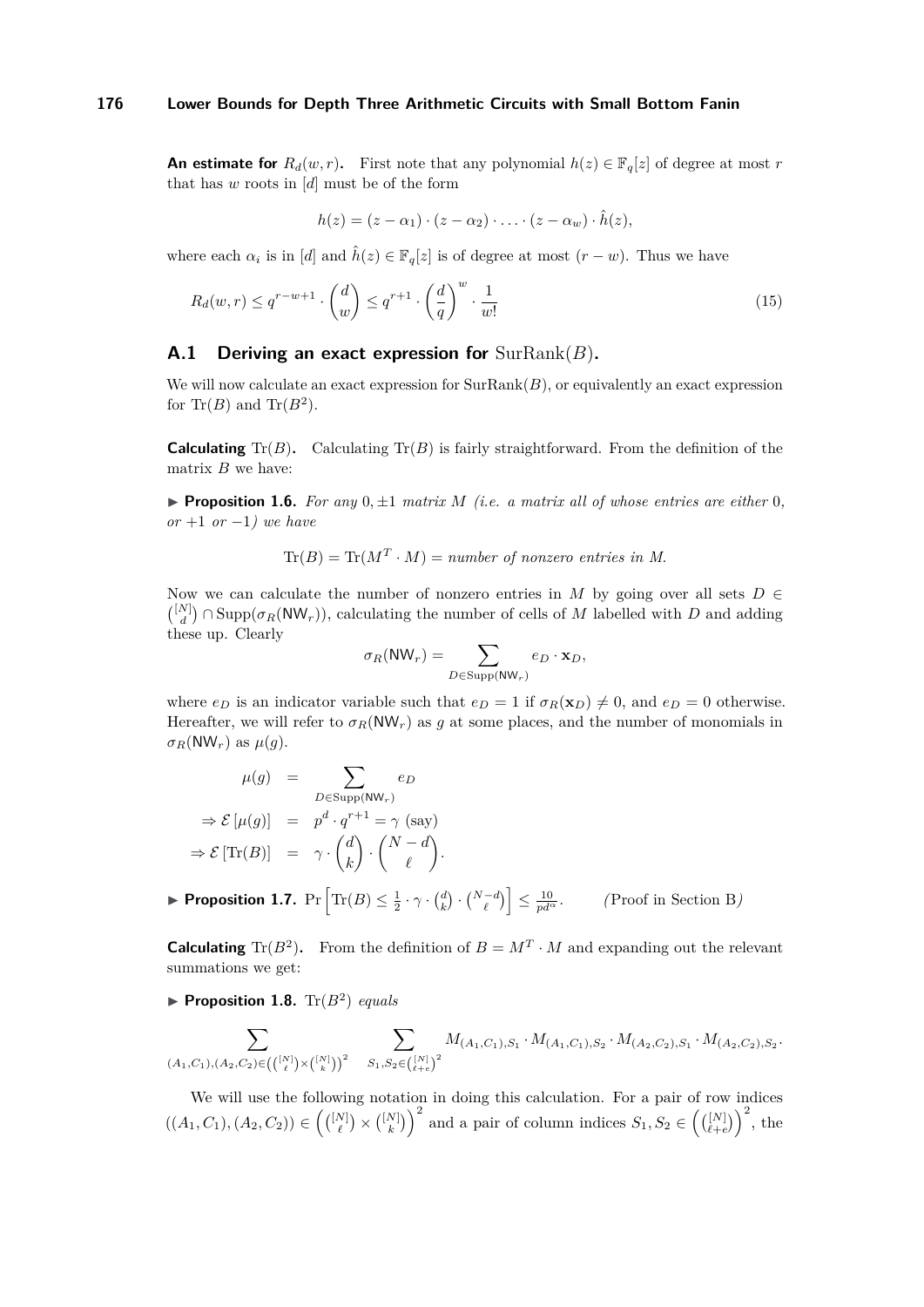box **b** defined by them, denoted  $\mathbf{b} = 2 - \text{box}((A_1, C_1), (A_2, C_2), S_1, S_2)$  is the four-tuple of cells

$$
(((A_1, C_1), S_1), ((A_1, C_1), S_2), ((A_2, C_2), S_1), ((A_2, C_2), S_2)).
$$

Since all the entries of our matrix *M* are either 0 or 1 we have:

#### ▶ Proposition 1.9.

$$
Tr(B2) = Number of boxes b with all four entries nonzero.
$$

For a box  $\mathbf{b} = 2 - \text{box}((A_1, C_1), (A_2, C_2), S_1, S_2)$ , its tuple of labels, denoted labels(**b**) is the tuple of labels of the cells  $((A_1, C_1), S_1), ((A_1, C_1), S_2), ((A_2, C_2), S_1), ((A_2, C_2), S_2)$ ) in that order. In other words,

$$
\text{labels}(\mathbf{b}) = ((S_1 \setminus A_1) \oplus C_1, (S_2 \setminus A_1) \oplus C_1, (S_1 \setminus A_2) \oplus C_2, (S_2 \setminus A_2) \oplus C_2).
$$

We then have

**Proposition 1.10.**  $\text{Tr}(B^2)$  *equals the number of boxes* 

**b** = 2 – *box*((*A*<sub>1</sub>*, C*<sub>1</sub>)*,*(*A*<sub>2</sub>*,C*<sub>2</sub>)*, S*<sub>1</sub>*, S*<sub>2</sub>)

*such that all the four labels in* labels(**b**) *are valid sets in the support of our design polynomial*  $\sigma_R(NW_r)$ .

So our problem boils down to counting the number of boxes in which all the four labels are valid sets in the support of our polynomial  $\sigma_R(\text{NW}_r)$ . Let us analyze the box

$$
\mathbf{b} = 2 - \text{box}((A_1, C_1), (A_2, C_2), S_1, S_2)
$$

a bit closely. Suppose labels(**b**) =  $(D_1, D_2, D_3, D_4)$  as shown in the table below where  $D_1, D_2, D_3, D_4$  are valid sets in  $\binom{[N]}{d}$ .

$$
\begin{array}{c|cc} & S_1 & S_2 \\ \hline (A_1, C_1) & D_1 & D_2 \\ (A_2, C_2) & D_3 & D_4 \end{array}
$$

Define the following sets:

|  | $E_1 := A_1 \setminus (A_1 \cap A_2)$     | $E_2 := A_2 \setminus (A_1 \cap A_2)$    |
|--|-------------------------------------------|------------------------------------------|
|  | $E_3 \quad := \quad C_1$                  | $E_4:=C_2$                               |
|  | $E_5$ := $D_1 \setminus (E_2 \uplus E_3)$ | $E_6 := D_2 \backslash (E_2 \oplus E_3)$ |
|  | $= D_3 \backslash (E_1 \oplus E_4)$       | $= D_4 \backslash (E_1 \uplus E_4)$      |

Note that  $E_2 \oplus E_3$  must be a subset of both  $D_1$  and  $D_2$ , similarly  $E_1 \oplus E_4$  must be a subset of both  $D_3$  and  $D_4$ . Also,  $D_1 \setminus (E_2 \oplus E_3) = D_3 \setminus (E_1 \oplus E_4)$  as  $(D_1 \setminus C_1) \oplus A_1 = (D_3 \setminus C_2) \oplus A_2 = S_1$ . Similarly,  $D_2 \setminus (E_2 \oplus E_3) = D_4 \setminus (E_1 \oplus E_4)$ . Verify that  $D_1, D_2, D_3$  and  $D_4$  can be expressed as:

<span id="page-19-0"></span>
$$
D_1 = E_2 \oplus E_5 \oplus E_3 \qquad D_2 = E_2 \oplus E_6 \oplus E_3
$$
  
\n
$$
D_3 = E_1 \oplus E_5 \oplus E_4 \qquad D_4 = E_1 \oplus E_6 \oplus E_4
$$
  
\n(16)

From the above definitions, if  $|A_1 \cap A_2| = v$  then

<span id="page-19-1"></span>
$$
|E_1| = |E_2| = \ell - v
$$
  
\n
$$
|E_3| = |E_4| = k
$$
  
\n
$$
|E_5| = |E_6| = d - (\ell - v + k)
$$
\n(17)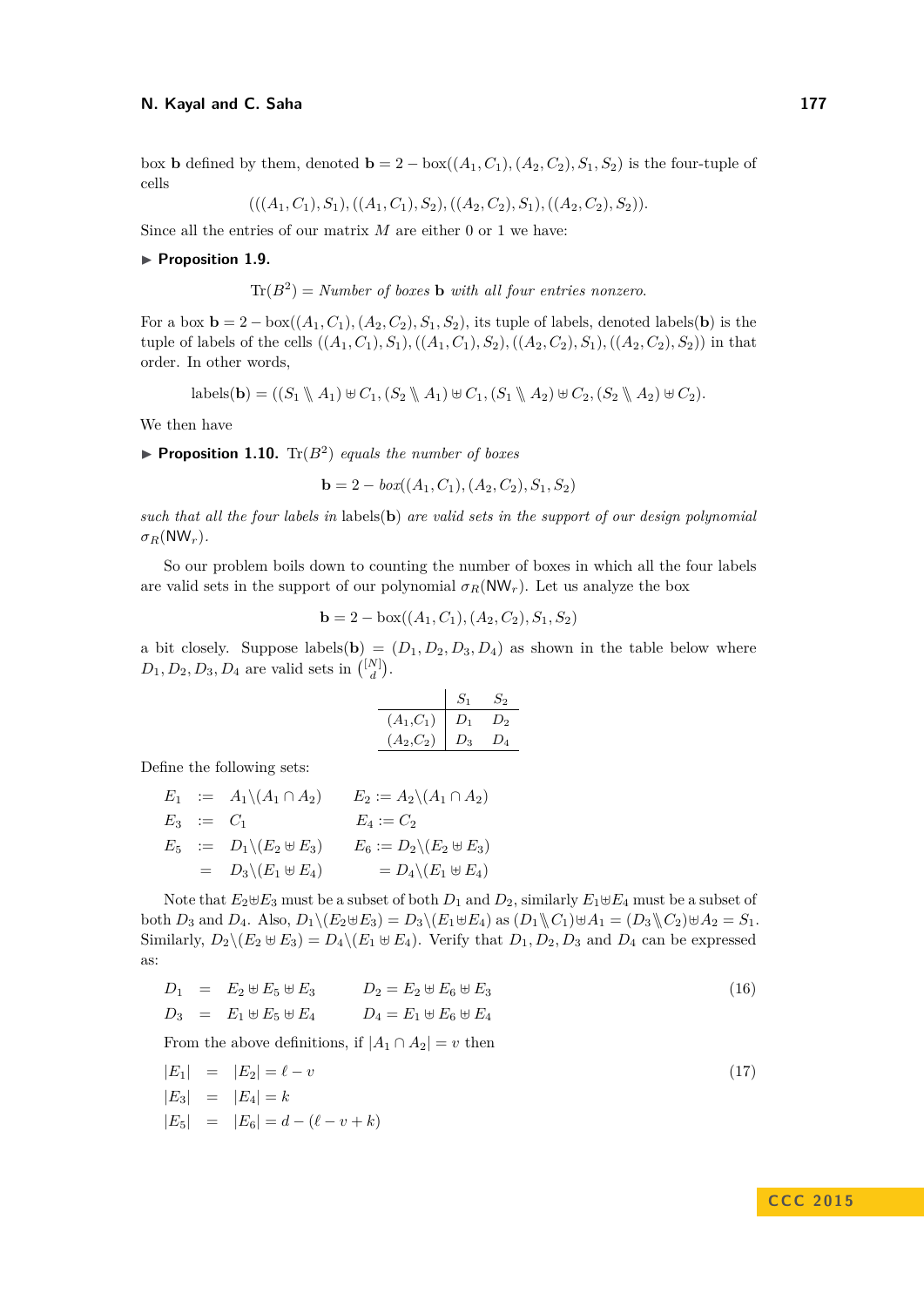<span id="page-20-0"></span>**Proposition 1.11.** *Unless*  $D_1, D_2, D_3, D_4$  *are all distinct sets,* labels(**b**) *contains at most two distinct sets. Furthermore, if*  $D_1, D_2, D_3$  *are distinct then*  $\ell - v + k \leq r$  *and*  $d - (\ell - v + k) \leq$ *r.*

**Proof.** We show that if  $D_1$  equals any of  $D_2, D_3$  or  $D_4$  then labels(**b**) has at most two distinct sets. The argument is similar for other cases. Suppose  $D_1 = D_2$  then by Equation [16](#page-19-0)  $E_5 = E_6$ , implying  $D_3 = D_4$ . If  $D_1 = D_3$  then again by Equation [16,](#page-19-0)  $E_2 \oplus E_3 = E_1 \oplus E_4$ implying  $D_2 = D_4$ . Now suppose  $D_1 = D_4$ , then by Equation [16,](#page-19-0)  $E_6 \subseteq D_1$ . But  $E_6 \subseteq D_2$ , which means  $D_2 \subseteq D_1$  as  $E_2 \oplus E_3 \subseteq D_1$ . Since  $|D_2| = |D_1| = d$ ,  $D_1 = D_2$  and hence  $D_1 = D_2 = D_3 = D_4.$ 

To prove the second statement of the lemma, observe that  $|D_1 \cap D_2| \geq |E_2 \oplus E_3|$  $\ell - v + k$ *.* So, if  $\ell - v + k \geq r + 1$  then  $D_1 = D_2$ . Similarly,  $|D_1 \cap D_3| \geq |E_5| = d - (\ell - v + k)$ . If  $d - (\ell - v + k) \ge r + 1$  then  $D_1 = D_3$ . <br>**■** 

This means that any box **b** that contributes to  $\text{Tr}(B^2)$  must have the property that its label set labels(**b**) contains at most two distinct sets in the support of  $\sigma_R(NW_r)$ , or four distinct sets in the support of  $\sigma_R(NW_r)$ . A set *D* is in the support of  $\sigma_R(NW_r)$  if *D* is in the support of  $NW_r$  and  $\sigma_R(\mathbf{x}_D) \neq 0$ . (Recall that  $e_D$  is an indicator variable which is 1 if  $\sigma_R(\mathbf{x}_D) \neq 0$ , and zero otherwise.)

▶ **Corollary 1.12.** *For any four distinct sets*  $D_1, D_2, D_3, D_4 \in \binom{[N]}{d}$  *define* 

$$
\mu_0(D_1) \stackrel{\text{def}}{=} \{box \text{ } b \text{ or } \mathbf{b} : \text{labels}(\mathbf{b}) = (D_1, D_1, D_1, D_1) \}
$$

$$
\mu_1(D_1, D_2) \stackrel{\text{def}}{=} \{box \text{ } b \text{ or } \mathbf{b} : \text{labels}(\mathbf{b}) = (D_1, D_2, D_1, D_2) \}
$$

$$
\mu_2(D_1, D_2) \stackrel{\text{def}}{=} \{box \text{ } b \text{ or } \mathbf{b} : \text{labels}(\mathbf{b}) = (D_1, D_1, D_2, D_2) \}
$$

$$
\mu_3(D_1, D_2, D_3, D_4) \stackrel{\text{def}}{=} \{box \text{ } b \text{ or } \mathbf{b} : \text{labels}(\mathbf{b}) = (D_1, D_2, D_3, D_4) \}
$$

Let the support of  $NW_r$ , denoted  $Supp(NW_r) \subset \binom{[N]}{d}$ , be the set of all sets  $D \in \binom{[N]}{d}$  such *that the coefficient of the monomial*  $\mathbf{x}_D$  *in*  $\mathsf{NW}_r$  *is nonzero. Define*  $T_0, T_1, T_2, T_3$  *as follows:* 

<span id="page-20-1"></span>
$$
T_0 = \sum_{D_1 \in \text{Supp}(NW_r)} e_{D_1} \cdot |\mu_0(D_1)|
$$
  
\n
$$
T_1 = \sum_{D_1 \neq D_2 \in \text{Supp}(NW_r)} e_{D_1} \cdot e_{D_2} \cdot |\mu_1(D_1, D_2)|
$$
  
\n
$$
T_2 = \sum_{D_1 \neq D_2 \in \text{Supp}(NW_r)} e_{D_1} \cdot e_{D_2} \cdot |\mu_2(D_1, D_2)|
$$
  
\n
$$
T_3 = \sum_{D_1 \neq D_2 \neq D_3 \neq D_4 \in \text{Supp}(NW_r)} e_{D_1} \cdot e_{D_2} \cdot e_{D_3} \cdot e_{D_4} \cdot |\mu_3(D_1, D_2, D_3, D_4)|
$$
\n(18)

*Then*

$$
\text{Tr}(B^2) = T_0 + T_1 + T_2 + T_3.
$$

We are using the notation  $D_1 \neq D_2 \neq D_3 \neq D_4$  to mean that the four sets are distinct. The proof of Proposition [1.11](#page-20-0) rules out the existence of any box **b** having labels(**b**) =  $(D_1, D_2, D_2, D_1)$  with distinct  $D_1, D_2 \in \text{Supp}(NW_r)$  and that is why there is no term in  $\text{Tr}(B^2)$  corresponding to such boxes.

Proposition [1.7](#page-18-0) shows that  $\text{Tr}(B)$  is large with high probability. In order to lower bound  $\text{Tr}(B)^2$  $\frac{\text{Tr}(B)^2}{\text{Tr}(B^2)}$ , we will show that  $\text{Tr}(B^2)$  is less than an upper bound with high probability. This is achieved by upper bounding the expected values of  $T_0, T_1, T_2$  and  $T_3$  and then applying Markov's inequality.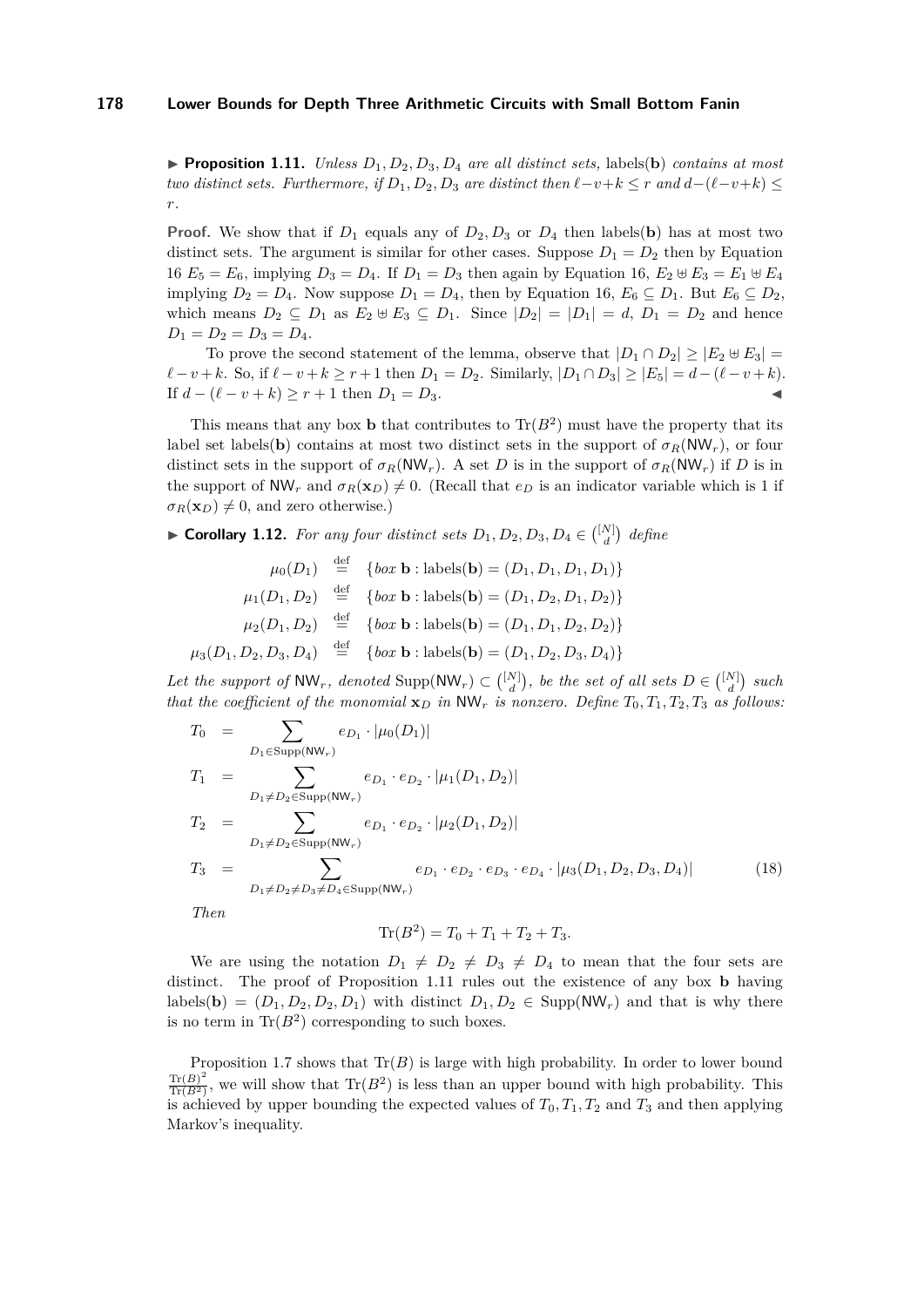### **A.2** Upper bound for  $\mathcal{E}[T_3]$

Let  $\rho(D_1, D_2, D_3)$  be the number of pairs of rows  $((A_1, C_1), (A_2, C_2))$  in which  $D_1, D_2, D_3$ (all distinct) can possibly occur as labels (as depicted in the table before). For a fixed  $D_1, D_2, D_3$  we upper bound  $\rho(D_1, D_2, D_3)$  with the help of Equation [16.](#page-19-0) Notice that for a fixed  $D_1, D_2, D_3$ , if we specify  $E_2, E_3, E_4$  and  $A_1 \cap A_2$  then the sets  $A_1, C_1, A_2, C_2$  are determined. Let us count the number of ways we can pick  $E_2, E_3, E_4$  and  $A_1 \cap A_2$  for a given  $D_1, D_2, D_3$ . Taking the size bounds on the sets into account from Equation [17,](#page-19-1) this quantity is upper bounded by,

$$
\begin{pmatrix} d \\ \ell-v \end{pmatrix} \cdot \begin{pmatrix} d-(\ell-v) \\ k \end{pmatrix} \cdot \begin{pmatrix} \ell-v+k \\ k \end{pmatrix} \cdot \begin{pmatrix} N-d \\ v \end{pmatrix}.
$$

The quantity  $\binom{N-d}{v}$  is an upper bound on the number of ways we can pick  $A_1 \cap A_2$  as  $A_1$ must be disjoint from *D*<sub>1</sub>. By Proposition [1.11,](#page-20-0)  $\ell - v + k \leq r < d$ , (also,  $v \leq \ell < \frac{N-d}{2}$ ) implying

$$
\rho(D_1, D_2, D_3) \le 2^d \cdot \binom{d}{k}^2 \cdot \binom{N-d}{\ell} = \rho \quad \text{(say)}.
$$
\n<sup>(19)</sup>

Hence,

$$
T_3 \le \rho \cdot \sum_{D_1 \ne D_2 \ne D_3 \in \text{Supp}(\text{NW}_r)} e_{D_1} \cdot e_{D_2} \cdot e_{D_3} \tag{20}
$$

Now we upper bound the expected value of the quantity  $\sum_{D_1 \neq D_2 \neq D_3 \in \text{Supp}(NW_r)} e_{D_1}$ .  $e_{D_2} \cdot e_{D_3} = \eta$  (say) in the following proposition.

<span id="page-21-0"></span>**• Proposition 1.13.**  $\mathcal{E}[\eta] \leq 4 \cdot \gamma^2 \cdot q^{(r+1)} \cdot \left(\frac{d}{q}\right)^d$ , where  $\gamma$  is as in Proposition [1.7.](#page-18-0) This *implies*

$$
\mathcal{E}[T_3] \le 4 \cdot \left(\frac{2}{d^{\frac{\alpha-\beta}{2}}}\right)^d \cdot \gamma^2 \cdot {d \choose k}^2 \cdot {N-d \choose \ell}.
$$

Proof of the above proposition is omitted. We show in the later sections that  $\mathcal{E}[T_3]$  is negligible compared to  $\mathcal{E}[T_0 + T_1 + T_2]$  and hence does not contribute much to the expected value of  $\text{Tr}(B^2)$ .

In what follows we will derive expressions for  $|\mu_0(D_1)|$ ,  $|\mu_1(D_1, D_2)|$  and  $|\mu_2(D_1, D_2)|$ and compute expected values of  $T_0$ ,  $T_1$  and  $T_2$  by summing these up over  $D_1, D_2 \in$  $\text{Supp}(\sigma_R(\text{NW}_r))$ . We first observe:

**Proposition 1.14.** For any set  $D_1 \in \binom{[N]}{d}$  and any row  $(A, C)$  of M, there can be at most *one cell in that row labelled with the set*  $\overline{D}_1$ .

This means that any box  $\mathbf{b} = 2 - \text{box}((A_1, C_1), (A_2, C_2), S_1, S_2)$  contributing to either  $\mu_0(D_1)$ or  $\mu_2(D_1, D_2)$ , the columns  $S_1$  and  $S_2$  must be the same.

# **A.3** Calculating  $\mu_0(D_1)$  and  $\mathcal{E}[T_0]$ .

Every box  $\mathbf{b} \in \mu_0(D_1)$  is of the form  $\mathbf{b} = 2 - \text{box}((A_1, C_1), (A_2, C_2), S_1, S_1)$  where both the entries  $((A_1, C_1), S_1)$  and  $((A_2, C_2), S_1)$  are both labelled by  $D_1$ . This implies  $A_1 = A_2$  and *C*<sub>1</sub> = *C*<sub>2</sub>: By Equation [16,](#page-19-0) *E*<sub>1</sub> ⊆ *D*<sub>3</sub> = *D*<sub>1</sub>, but *A*<sub>1</sub> is disjoint from *D*<sub>1</sub> and *E*<sub>1</sub> ⊆ *A*<sub>1</sub>. Hence,  $E_1$  is an empty set and similarly  $E_2$  is also an empty set. This also implies  $E_3 = E_4$  from Equation [16](#page-19-0) as  $D_3 = D_1$ . Analyzing this situation gives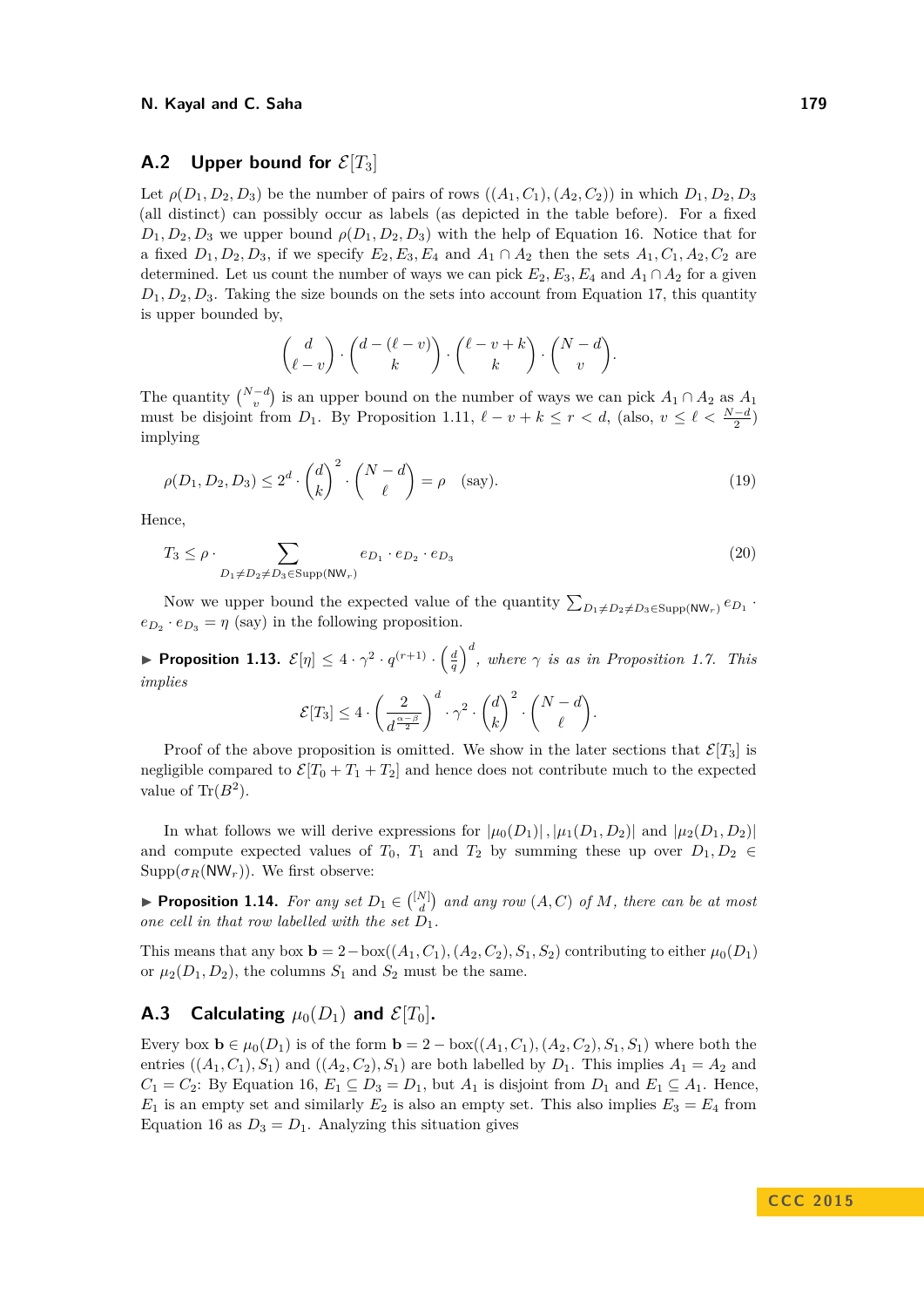### <span id="page-22-1"></span>▶ Proposition 1.15.

$$
|\mu_0(D_1)| = \binom{N-d}{\ell} \cdot \binom{d}{k} \quad \text{and} \quad \mathcal{E}[T_0] = \gamma \cdot \binom{N-d}{\ell} \cdot \binom{d}{k}
$$

**Proof.** For a fixed  $D_1$ , we can choose  $C_1$  in  $\binom{d}{k}$  ways and  $A_1$  in  $\binom{N-d}{\ell}$  ways. (Recall  $A_1$  must be disjoint from  $D_1$ .) The expression for  $\mathcal{E}[T_0]$  follows immediately from Equation [18.](#page-20-1)

# **A.4** Calculating  $\mu_1(D_1, D_2)$  and  $\mathcal{E}[T_1]$ .

Let  $D_1, D_2 \in \binom{[N]}{d}$  be two distinct subsets in the support of  $NW_r$ . We consider a box **b** = 2 – box( $(A_1, C_1)$ ,  $(A_2, C_2)$ ,  $S_1, S_2$ ) in  $\mu_1(D_1, D_2)$ . Observe that even in this case it must be that  $A_1 = A_2$  and  $C_1 = C_2$ : By the same reason as before since  $D_3$  equals  $D_1$  in Equation [16.](#page-19-0) Analyzing this situation gives

<span id="page-22-0"></span>▶ **Proposition 1.16.** *If*  $|D_1 \cap D_2| = w$  *then* 

$$
|\mu_1(D_1, D_2)| = \binom{N-2d+w}{\ell} \cdot \binom{w}{k} \quad \text{and hence} \quad \mathcal{E}[T_1] \leq d \cdot \frac{\gamma^2}{d^{(\alpha-\beta)k} \cdot k!} \cdot \binom{N-2d+k}{\ell}.
$$

Proof of the above proposition is given in Section [B.](#page-23-0)

# **A.5** Calculating  $\mu_2(D_1, D_2)$  and  $\mathcal{E}[T_2]$ .

Let  $D_1, D_2 \in \binom{[N]}{d}$  be two distinct subsets in the support of NW<sub>r</sub>. We consider a box **b** = 2−box( $(A_1, C_1)$ ,  $(A_2, C_2)$ ,  $S_1$ ,  $S_2$ ) in  $\mu_2(D_1, D_2)$ . As we observed before this can happen only if  $S_1 = S_2 = S$  (say). Let  $|C_1 \cap C_2| = u$ . Analyzing this situation gives

<span id="page-22-2"></span>▶ **Proposition 1.17.** *If*  $|D_1 \cap D_2| = w$  *then* 

$$
|\mu_2(D_1, D_2)| = \sum_{0 \le u \le k} {N - 2d + w \choose \ell - d + k + w - u} \cdot {d - w \choose k - u} \cdot {w \choose k - u} \cdot {w \choose u}, and hence
$$
  

$$
\mathcal{E}[T_2] \le dk \cdot \gamma^2 \cdot {N - 2d \choose \ell - d + k} \cdot {d \choose k}^2.
$$

**Proof.** The expectation calculation is similar to the one in the proof of Proposition [1.16](#page-22-0) – the maxima of the relevant expression is touched at  $w = u = 0$ .

### **A.6 Lower bound on** SurRank(*B*)

A comparison between the binomial coefficients  $\binom{N-2d}{\ell-d+k}$  and  $\binom{N-d}{\ell}$  shows that

$$
\binom{N-2d}{\ell-d+k} \ge \frac{1}{3^d} \cdot \binom{N-d}{\ell}.
$$

Thus, from Proposition [1.15,](#page-22-1) [1.17](#page-22-2) and [1.13,](#page-21-0) the upper bound on  $\mathcal{E}[T_2]$  dominates the upper bounds on  $\mathcal{E}[T_0]$  and  $\mathcal{E}[T_3]$ . Applying Markov's inequality,

$$
\text{Tr}(B^2) \leq d^2 \cdot \frac{\gamma^2}{d^{(\alpha-\beta)k} \cdot k!} \cdot \binom{N-2d+k}{\ell} + 3d^2k \cdot \gamma^2 \cdot \binom{N-2d}{\ell-d+k} \cdot \binom{d}{k}^2
$$

with probability at least  $1 - \frac{1}{d}$ . Coupled with Proposition [1.7,](#page-18-0)

$$
\text{SurRank}(B) \ge \min\left(\frac{\frac{1}{4} \cdot \gamma^2 \cdot {d \choose k}^2 \cdot {N-d \choose \ell}^2}{2d^2 \cdot \frac{\gamma^2}{d^{(\alpha-\beta)k} \cdot k!} \cdot {N-2d+k \choose \ell}}, \frac{\frac{1}{4} \cdot \gamma^2 \cdot {d \choose k}^2 \cdot {N-d \choose \ell}^2} {6d^2k \cdot \gamma^2 \cdot {N-2d \choose \ell-d+k} \cdot {d \choose k}^2}\right),
$$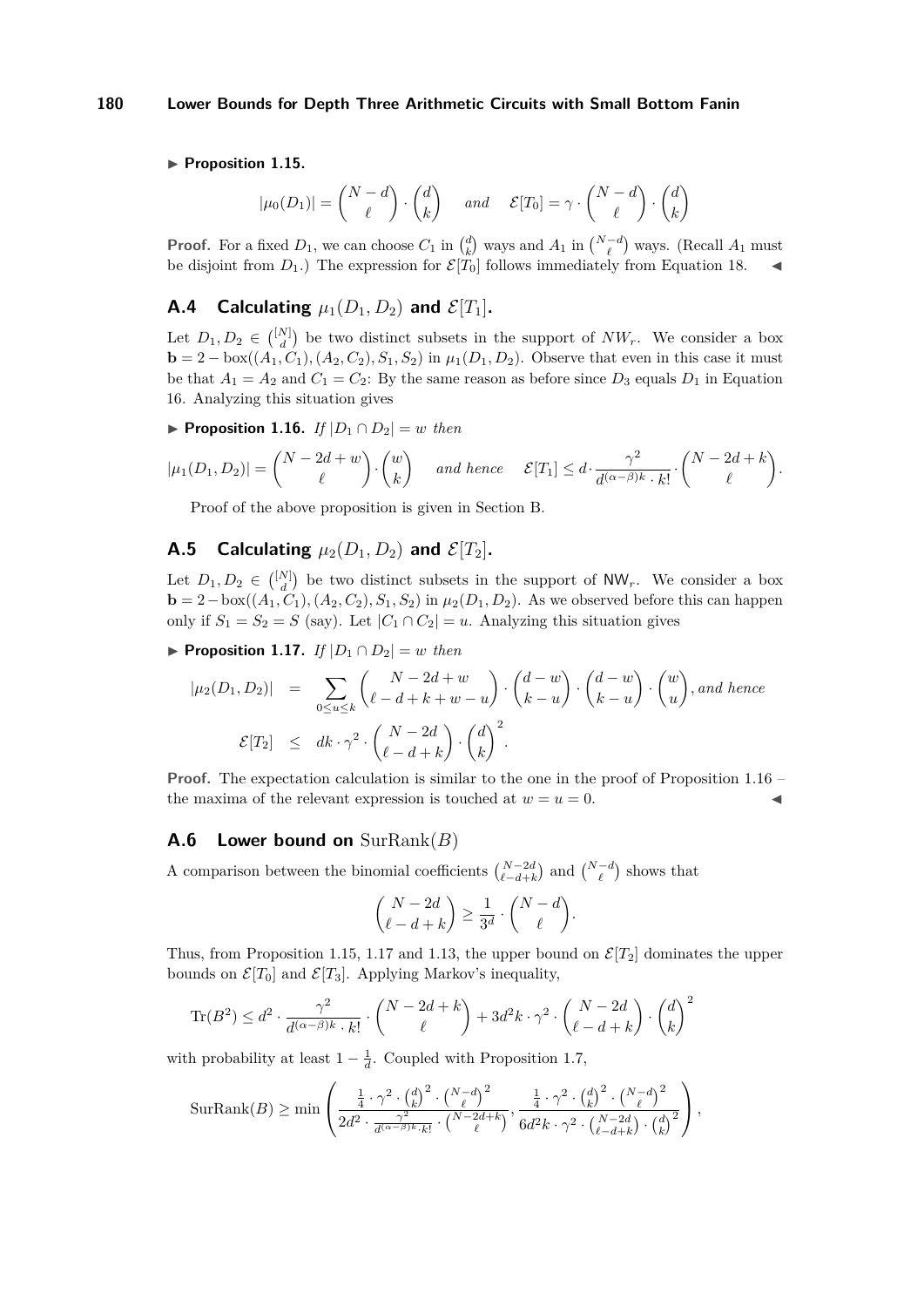with probability at least  $1 - \frac{1}{d^{\Omega(1)}}$ . The first ratio is at least  $\frac{p^k}{d^{\Omega(1)}} \cdot \frac{1}{4^k} \cdot {N \choose k} \cdot {N \choose \ell}$  as

$$
\frac{\binom{N-d}{\ell}^2}{\binom{N-2d+k}{\ell}} \ge \frac{1}{2^kd^{O(1)}} \cdot \binom{N}{\ell} \text{ and } d^{\alpha k} \cdot k! \cdot \binom{d}{k}^2 \ge \frac{1}{2^kd^{O(1)}} \cdot \binom{N}{k}.
$$

The second ratio is at least  $\frac{1}{d^{O(1)}} \cdot {N \choose \ell + d - k}$  as,

$$
\frac{\binom{N-d}{\ell}^2}{\binom{N-2d}{\ell-d+k}} \ge \frac{1}{d^{O(1)}} \cdot \binom{N}{\ell+d-k}.
$$

Therefore,

$$
\text{SurRank}(B) \ge \frac{1}{d^{O(1)}} \min \left( \frac{p^k}{4^k} \cdot \binom{N}{k} \cdot \binom{N}{\ell}, \binom{N}{\ell+d-k} \right).
$$

### <span id="page-23-0"></span>**B Proofs of certain propositions**

 $\textbf{Proposition 1.7.} \quad \Pr\left[\text{Tr}(B) \leq \frac{1}{2} \cdot \gamma \cdot {d \choose k} \cdot {N-d \choose \ell}\right] \leq \frac{10}{pd^{\alpha}}.$  $\textbf{Proposition 1.7.} \quad \Pr\left[\text{Tr}(B) \leq \frac{1}{2} \cdot \gamma \cdot {d \choose k} \cdot {N-d \choose \ell}\right] \leq \frac{10}{pd^{\alpha}}.$  $\textbf{Proposition 1.7.} \quad \Pr\left[\text{Tr}(B) \leq \frac{1}{2} \cdot \gamma \cdot {d \choose k} \cdot {N-d \choose \ell}\right] \leq \frac{10}{pd^{\alpha}}.$ 

**Proof.** As in Proposition [1.6,](#page-18-1)  $Tr(B) = Tr(M^T \cdot M)$  = number of nonzero entries in M.

$$
\operatorname{Tr}(B) = \mu(g) \cdot \binom{d}{k} \cdot \binom{N-d}{\ell}
$$

$$
\Rightarrow \mathcal{E}[\operatorname{Tr}(B)] = \gamma \cdot \binom{d}{k} \cdot \binom{N-d}{\ell}
$$

Hence,

$$
\Pr\left[\text{Tr}(B) \le \frac{1}{2} \cdot \gamma \cdot \binom{d}{k} \cdot \binom{N-d}{\ell}\right] = \Pr\left[\mu(g) \le \frac{1}{2} \cdot \gamma\right].
$$

It turns out that the variance of  $\mu(g)$ , denoted by  $\text{Var}(\mu(g))$ , can be upper bounded as follows.

$$
\begin{array}{rcl}\n\textsf{Var}(\mu(g)) & \leq & \gamma \cdot (1 - p^d) + \gamma^2 \cdot \frac{2}{pd^\alpha} \quad \text{(proof omitted)} \\
\Rightarrow \Pr\left[\mu(g) \leq \frac{1}{2} \cdot \gamma\right] & \leq & \frac{10}{pd^\alpha} \quad \text{(by Chebyshev's inequality)}\n\end{array}
$$

The last inequality also uses the fact that  $\gamma > 2pd^{\alpha}$  which is true since  $r = \frac{\alpha + \beta}{2(1+\alpha)} \cdot d - 1$ and hence  $\gamma = d^{\Omega(d)}$ .

$$
\overline{}
$$

**Proposition [1.16.](#page-22-0)** If  $|D_1 \cap D_2| = w$  then

$$
|\mu_1(D_1, D_2)| = \binom{N-2d+w}{\ell} \cdot \binom{w}{k} \quad \text{and hence} \quad \mathcal{E}[T_1] \leq d \cdot \frac{\gamma^2}{d^{(\alpha-\beta)k} \cdot k!} \cdot \binom{N-2d+k}{\ell}.
$$

**Proof.** For a given  $D_1, D_2$ , let us count the number of rows  $(A, C)$  in which  $D_1$  and  $D_2$  can occur as labels. Since  $C \subset D_1 \cap D_2$  and  $|D_1 \cap D_2| = w$ , we can pick  $C$  in  $\binom{w}{k}$  ways. For

**C C C 2 0 1 5**